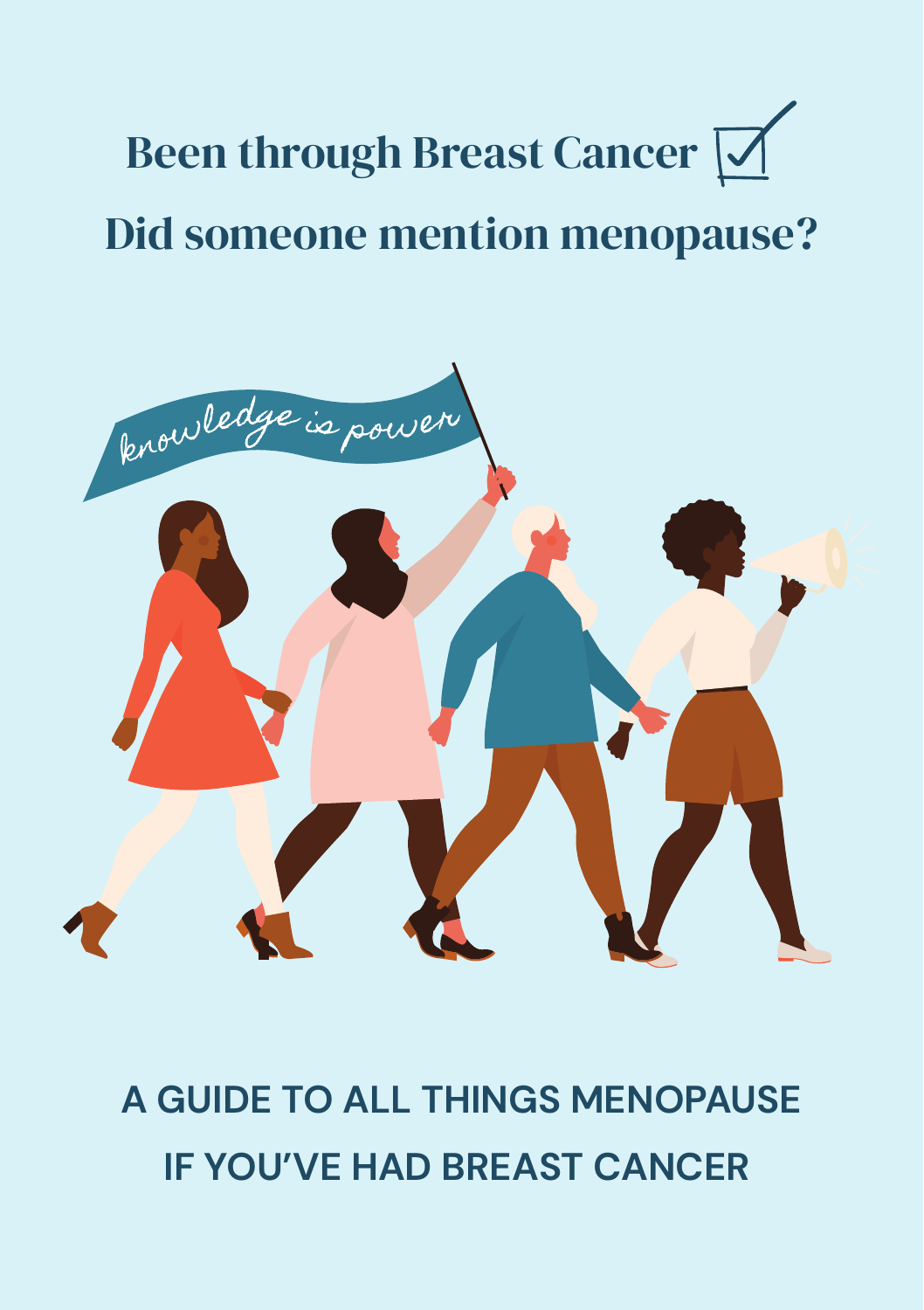This booklet is written by Dr Louise Newson, GP and menopause expert, with Dr Melanie Martins and Dr Jenni McCracken, GPs with special interest in the menopause. There has also been valued reviews and contributions from women affected by breast cancer.

If you've had breast cancer and are wondering whether you'll be able to take HRT, this booklet is for you. Doctors may have told you that HRT is too risky, and you may not have had the opportunity to discuss what your options are. Don't worry, we are here to explain it all: symptoms you might have, types of HRT, the risks and benefits of treatment when there's a history of breast cancer, and how you can decide what is right for you and changes you might want to make in the future.

> If you have not had breast cancer but have concerns about menopause treatments because you have a family history of breast cancer, take a look at the factsheet titled 'Family history of breast cancer: Should I take HRT?'



This booklet will not try to persuade you one way or the other. Hopefully, it will show you that, despite the breast cancer, you do have options to treat your menopausal symptoms and help support you to make a decision that is right for you.

There is a lot of information here and it could get overwhelming if you try and take it all in, in one sitting. Everything is divided into clear sections so you could choose to read a couple of topics at a time, depending on how you're feeling.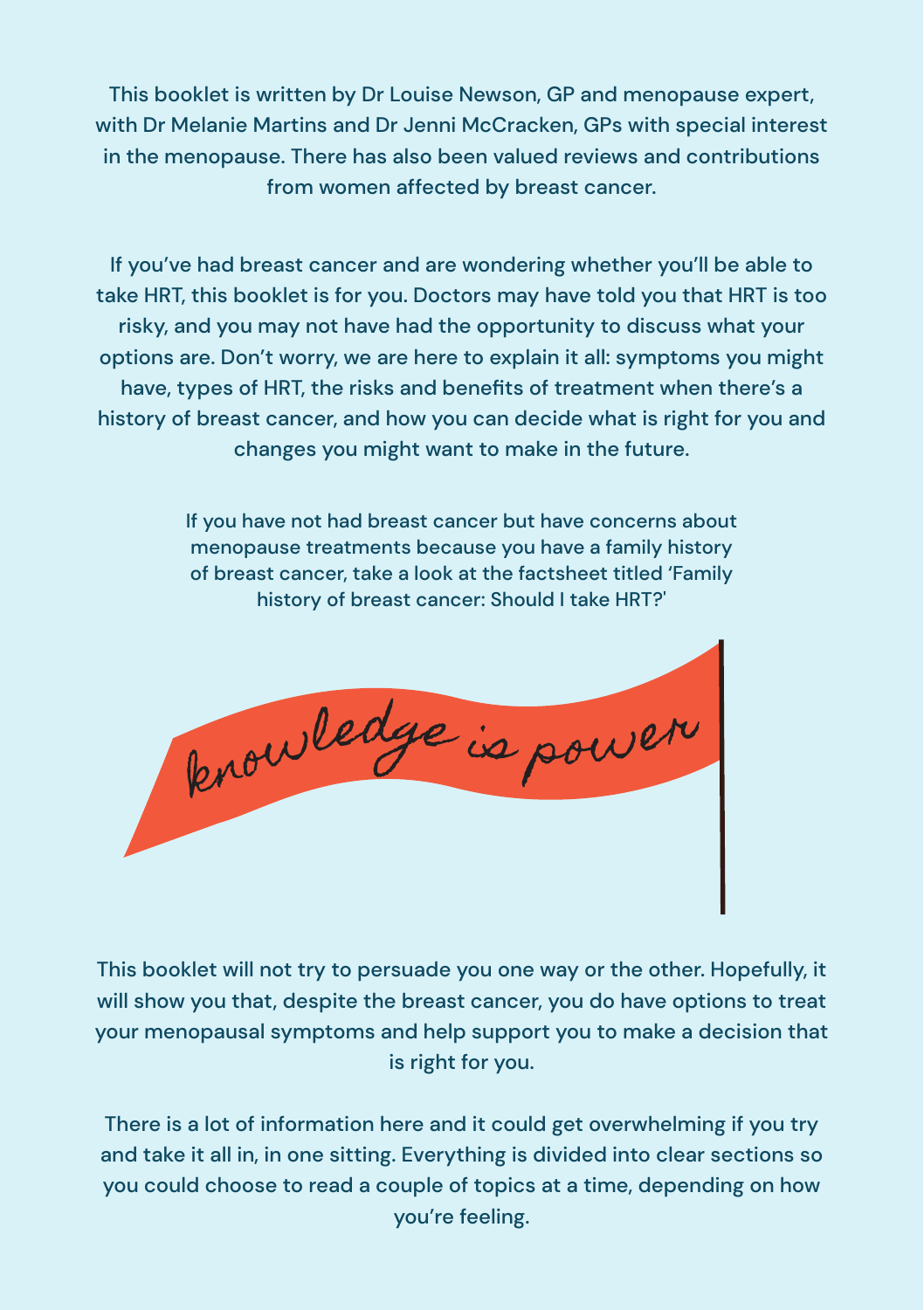### **Contents**

**1**

**Breast Cancer and Hormones**

**2-4**

**Perimenopause and Menopause**

**5-6**

**How might the menopause affect my future?**

- Health - Sex-life - Relationships - Family

**6**

**How can I help my menopause?**

**7**

**Care for yourself**

**8**

**Consider non-hormonal treatments**

- Alternative treatments

- Cognitive behavioural therapy

- Prescribed medications

**8**

**Consider using hormones**

#### **9-11**

**Helping your genital and urinary symptoms** - Types of vaginal estrogen - Benefits - Risks - Be reassured - Vaginal symptoms and intimacy

### **11-15**

**Helping your symptoms with HRT**

- What is HRT?

- Ways of taking the different hormones - Benefits of systemic HRT - What are the risks if I've had breast cancer?

**16**

**Understand more to help decide the treatment right for you**

#### **16-18**

**Make decisions about treatment with your doctor**

**19**

**Find support and further resources**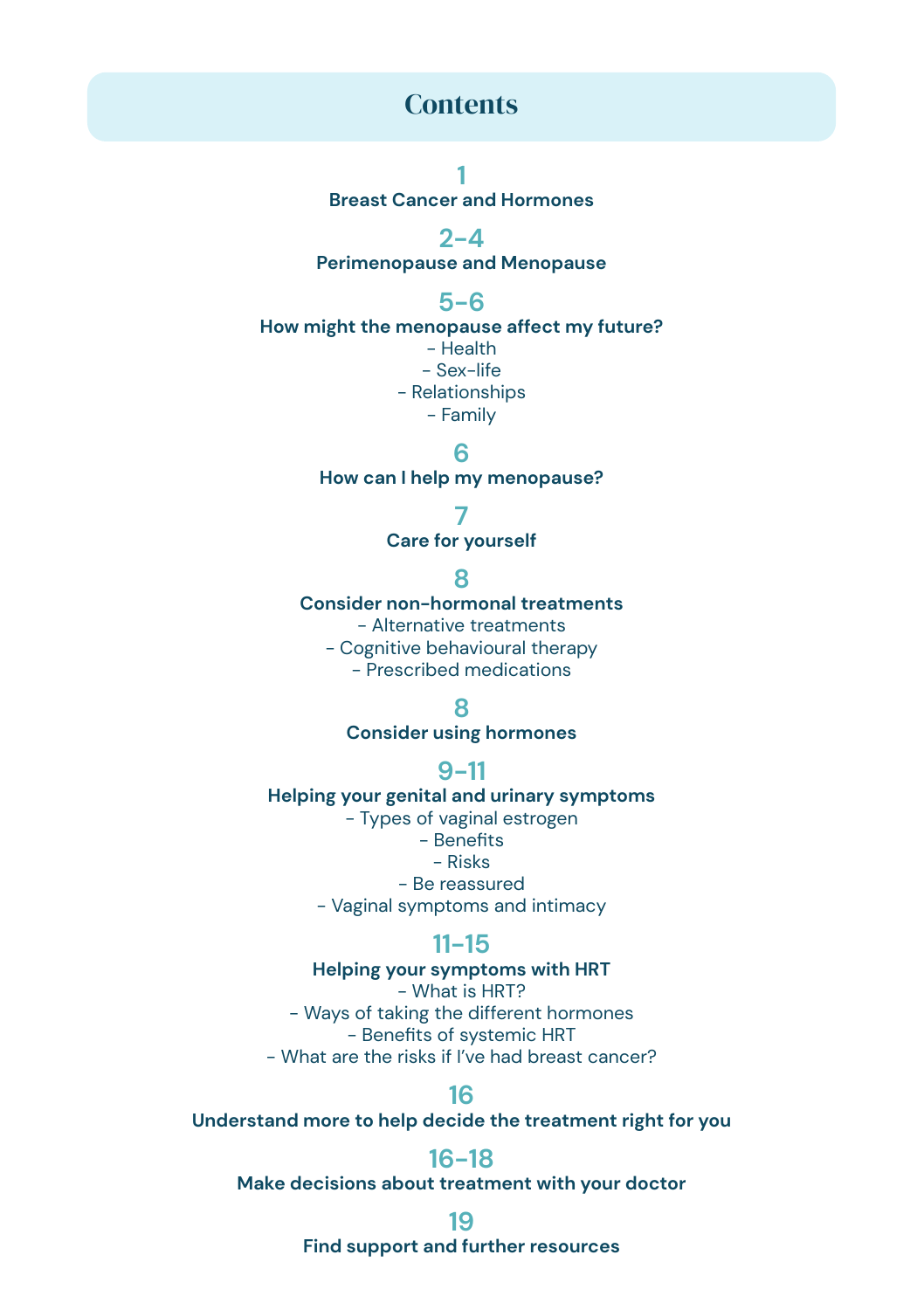You have already experienced – or are currently going through – one of the hardest times you've ever had to face in your life. Whether your breast cancer and treatment occurred years ago, or is still happening now, you've already had to deal with a lot and there will have been times when you felt frightened and overwhelmed.

Hopefully, you're now ready to begin thinking about your menopausal symptoms and future health, and make some choices that have the potential to positively affect the rest of your life. Let's start with a bit of a recap on breast cancer and how it links to hormones.

# Breast Cancer and Hormones

Breast cancer is the second most common type of cancer in the UK and around 1 in 7 women will develop breast cancer over their lifetime. Thankfully, in the UK, breast cancer survival has doubled in the last 40 years. Breast cancer is a complex disease with many different types and the role of estrogen in breast cancer is still poorly understood.

When cancerous cells are examined after a biopsy or surgery, it's identified whether the breast cancer cells have receptors for estrogen or not. Knowing this information helps treatment to be planned. If the cells have receptors for estrogen, it's called estrogenreceptor-positive (ER-positive) breast cancer, if they don't carry receptors for estrogen it's known as ER-negative breast cancer.

This feature of breast cancer cells is important when it comes to deciding on treatments for menopause symptoms. Knowledge about whether your cancer was ER positive or negative may influence your decision about whether to take HRT or not.

At the time of a cancer diagnosis, there is a lot of information to process. The prime focus will be – and should be – successfully treating the cancer. Other considerations are unlikely to be a priority at that time but what about life beyond breast cancer?

The many individuals who survive breast cancer may suffer with after-effects of treatment and develop severe menopausal symptoms which can have a big impact on their quality of life after breast cancer.

Depending on when your breast cancer was diagnosed, you may have been premenopausal (still having regular periods and no menopausal symptoms), perimenopausal (periods and hormone levels starting to change) or postmenopausal (more than one year after your periods have stopped). Maybe you were on HRT when you were diagnosed with breast cancer and had to stop your HRT whilst undergoing treatment, or maybe treatments such as surgery, chemotherapy, radiation and hormonal therapy caused you to have an earlier menopause. Everyone will have a different journey and experience different menopause symptoms.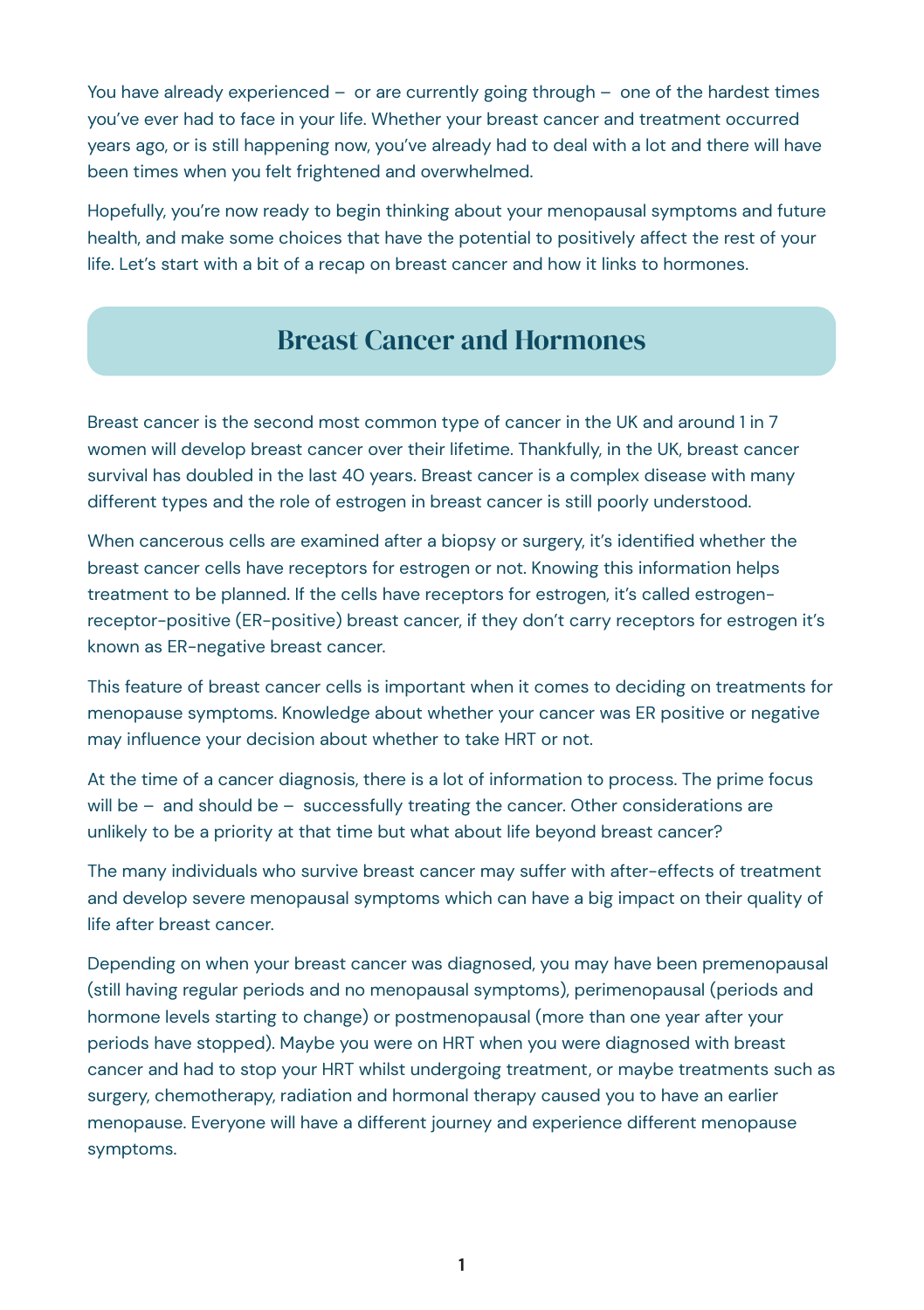## Perimenopause and Menopause

It is not unusual for women to be told by their cancer care team that menopause may be a consequence of their treatment and then little else is said on the topic. Individuals going through breast cancer treatment are often unaware of the ins and outs of menopause and many healthcare professionals assume HRT is unsafe, so very little discussion is had. You will often be focussed on surviving your cancer during this time, but when the treatments are over and it's time to pick up the pieces of your life again a different – and difficult – reality can hit, as you soon come to realise what menopause really means.

So, let's start with the basics of what menopause is all about. Put simply, the menopause is the time when your periods stop because your ovaries don't produce estrogen anymore. It's medically defined as 1 year after your last period. For those going through it naturally, the last period usually happens around the age of 50, but signs that hormones are changing and your body's supply of estrogen is slowing down can start in your mid or early 40's (or even late 30's) and this time is called perimenopause.

For many people, the menopause happens earlier than it would naturally because they need treatments for cancer, such as chemo or radiotherapy. Treatment may stop your periods for a while and then they return, or it can be a permanent loss of periods and you will remain 'postmenopausal' for the rest of your life.

Just like with a natural menopause, your menopause will be unique to you. No one can predict what symptoms you'll have, or how you will feel. You may sail through it and hardly notice anything, or you may feel like a completely different person and battle with a range of symptoms that are physical, emotional and psychological, on a daily basis. And many individuals will fall somewhere in between.

If you're recovering from surgery or undergoing cancer treatment, it can be difficult to tell what symptoms are due to the treatment for cancer, and what are menopause symptoms caused by a lack of hormones. Some of the possible consequences from menopause are similar to what you might be experiencing in your recovery anyway, such as fatigue and joint pains. This is sometimes why the menopause creeps up on you without you being fully aware of what's really going on in your body.

To help spot the signs of the menopause, have a look at some of the common changes that happen as a result of falling hormones:

#### **No periods**

At some point your periods will stop, they may change in frequency, pattern or flow and you may have some bleeding as a result of some cancer treatments. Once everything has settled down after treatment, if you are still bleeding or start bleeding in an unusual, heavy or prolonged way, talk to your doctor about it.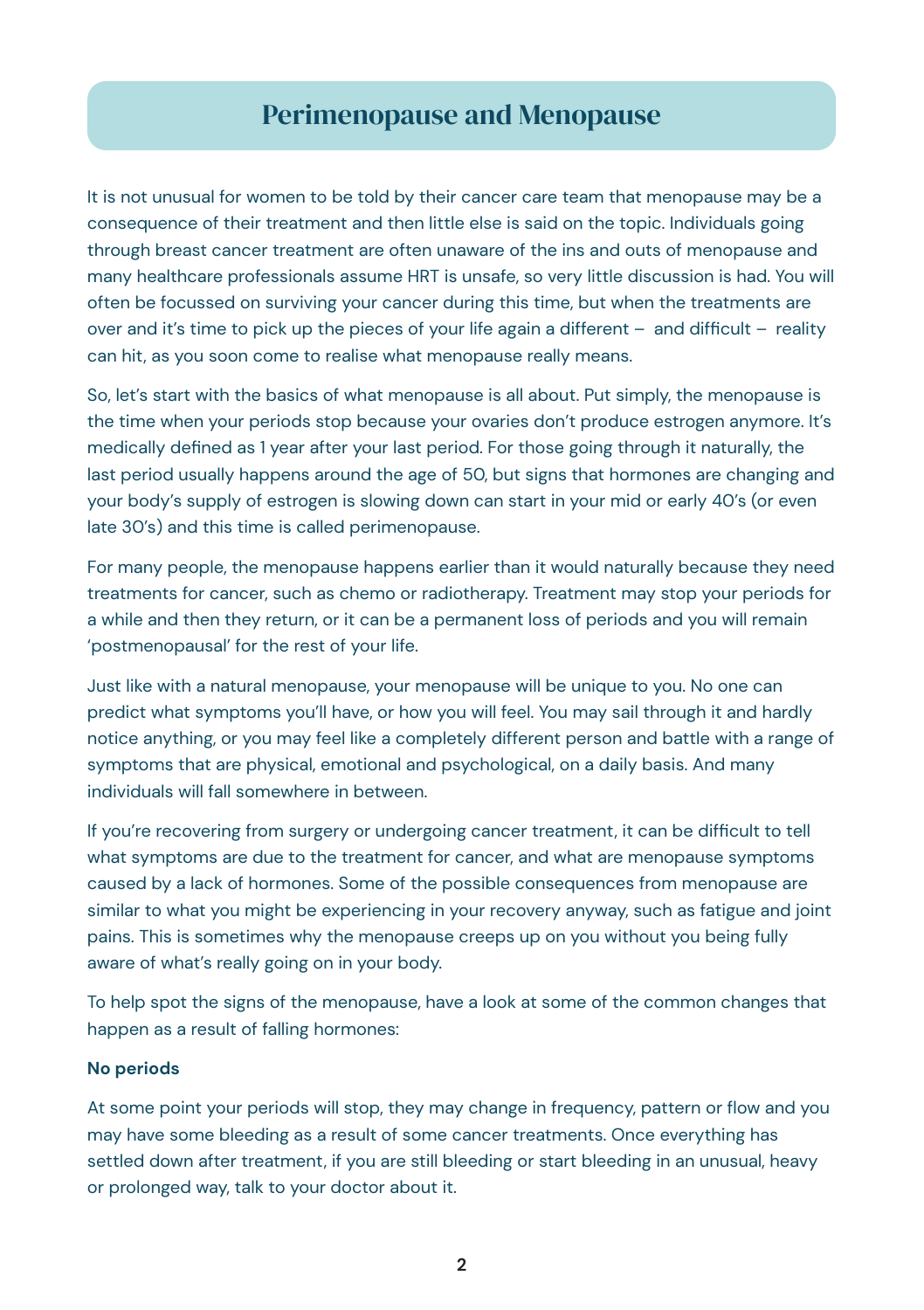#### **Hot flushes**

This is the most common symptom and the one most people have heard of. Hot flushes can come on suddenly at any time of day, spreading throughout your face, chest and body. They may last only for a moment or take several minutes; you might also sweat, feel dizzy, or notice your heart beating faster. Try not to worry, it's a very common experience of the menopause and it's your internal thermostat picking up on wrong signals (due to lack of estrogen) about whether you need to cool down or warm-up.

#### **Night sweats**

You might also wake up very sweaty in the night, even to the extent of making your nightwear and bedsheets quite wet. While it can be disruptive and upsetting, this is also nothing to panic about.

#### **Mood changes**

These include feeling teary, irritable, angry, withdrawn, low self-esteem – a whole range of emotions. It's often the one that bothers people the most, as it can make you feel so unlike your normal self. These feelings are also a normal reaction to your diagnosis and treatments for cancer, and in the adjustment phase afterwards.

#### **Anxiety**

Having breast cancer will undoubtedly cause you to feel anxious at times and worried about possible effects of treatments, and the impact on your partner, or family and friends – and these are all entirely understandable. The menopause can also increase feelings of anxiety considerably, exacerbating the worries you already have. This might include worries about treatment for your menopausal symptoms, such as HRT.

#### **Fatigue and poor sleep**

You may feel completely exhausted anyway, but tiredness can also creep up on you when you feel like you should be making a faster recovery from the cancer. It's common for sleep to be affected by menopause, either due to night sweats, needing to wee, feeling anxious or stressed, or a whole host of other possible reasons.

#### **Brain fog**

You may be familiar with 'chemo brain', well brain fog is the menopause equivalent. A lack of hormones can cause memory lapses, poor concentration, difficulty absorbing information and a feeling your brain is like cotton wool. Brain fog can be a real challenge, particularly at work, and it can affect the simplest of tasks like reading a book, listening to a podcast, or following the plot in a film.

### **Loss of interest in sex or relationships**

It's common to lose interest in sex during the perimenopause and menopause. Whether you're single, dating or in a relationship, you might feel like you're just not in the mood for any of it. As well as fatigue, poor sleep, and low mood, there is a hormonal reason why your libido

**3**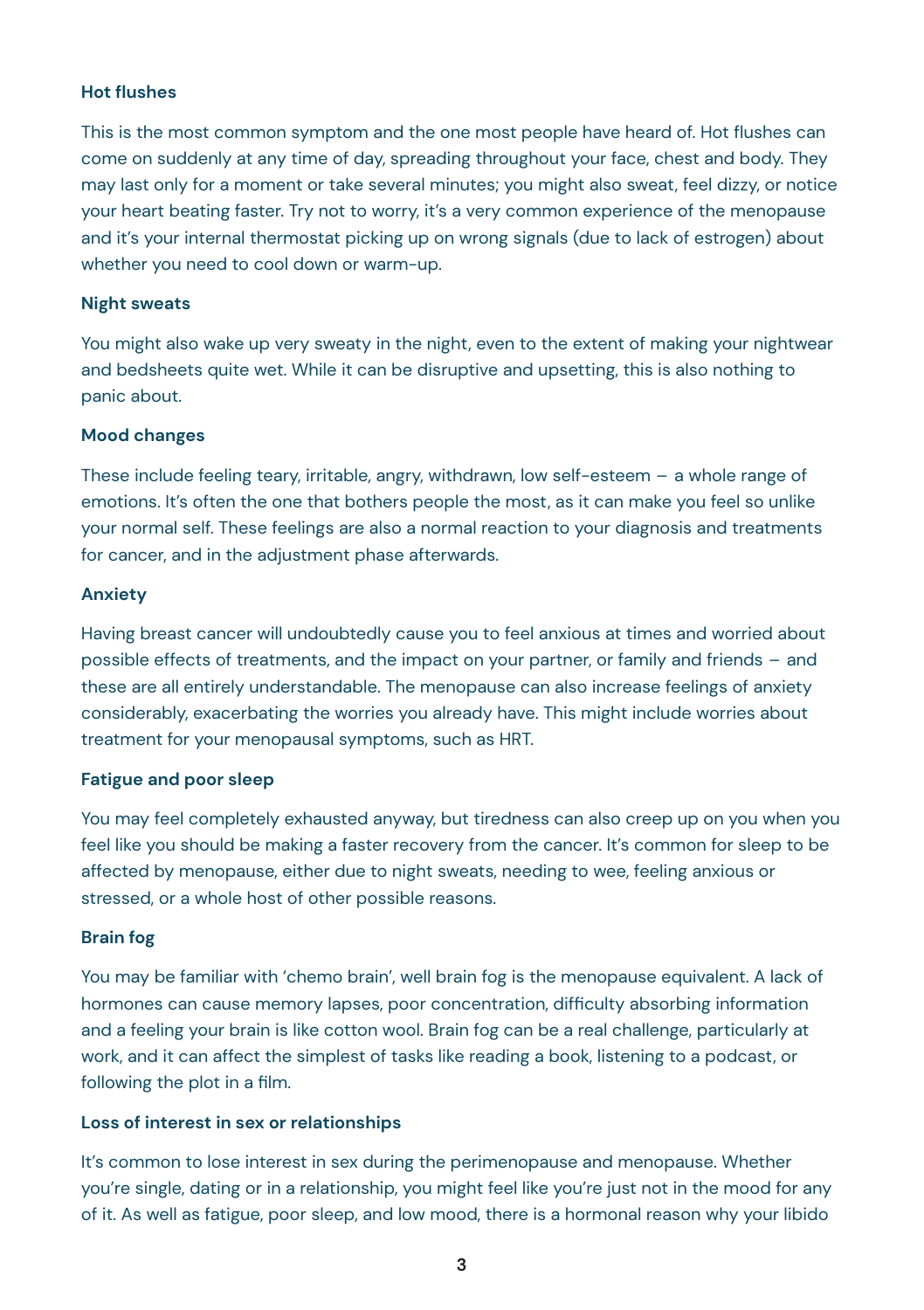may feel rock-bottom. Women have testosterone too and this hormone influences our sexdrive. Testosterone is produced in the ovaries, so this hormone drops right off when ovaries no longer work or are removed. A lack of testosterone also contributes to feeling tired and having poor concentration.

#### **Joint pains and muscle aches**

Estrogen is very important in providing lubrication in your joints and preventing inflammation, so reduced levels of estrogen in your blood can leave your joints sore, stiff and aching. Joint pain can also be a common side effect of a group of medications called aromatase inhibitors, which are a common treatment for breast cancer.

#### **Hair and skin changes**

Lower levels of estrogen can make your skin less plump and less stretchy, causing fine lines and also dryness. Some people find their skin becomes itchier, or they develop acne. Changing hormones can also make your hair thinner and less glossy, and you may notice a few hairs appearing on your chin or upper lip.

#### **Worsening migraines and headaches**

If you suffer from migraines, you may find they become more severe and closer together. Headaches can occur more frequently too.

#### **Vaginal and urinary symptoms**

Low estrogen can cause the tissue around your vagina and vulva to become thinner, dry, itchy and inflamed, (there's a few terms for this problem – vaginal atrophy, atrophic vaginitis or genitourinary syndrome of menopause/GSM). Your vagina also expands less easily so you may notice using tampons, having cervical examinations or having penetrative sex becomes more uncomfortable, or even painful. You may also have more infections like thrush.

Low estrogen can also meddle with your waterworks. It thins the lining of your bladder, which can make you feel the need to wee a lot more often or cause occasional leaks when you cough or sneeze. Some will find they have repetitive episodes of cystitis or urinary tract infections (UTIs).

#### **Hang in there!**

These changes sound awful and probably leave you questioning whether your life will ever be the same again. Try not to feel daunted by the prospect of any of this – you may get a few of these problems, but some may never bother you at all.

**Remember, support and treatment are available for you and all your options are explained here – including the risks and benefits – to help make a choice that's right for you.** 

The free ['balance' menopause support app](https://balance-app.com/) and [website](https://www.balance-menopause.com/) are brimming with practical advice on how to help with all these symptoms.

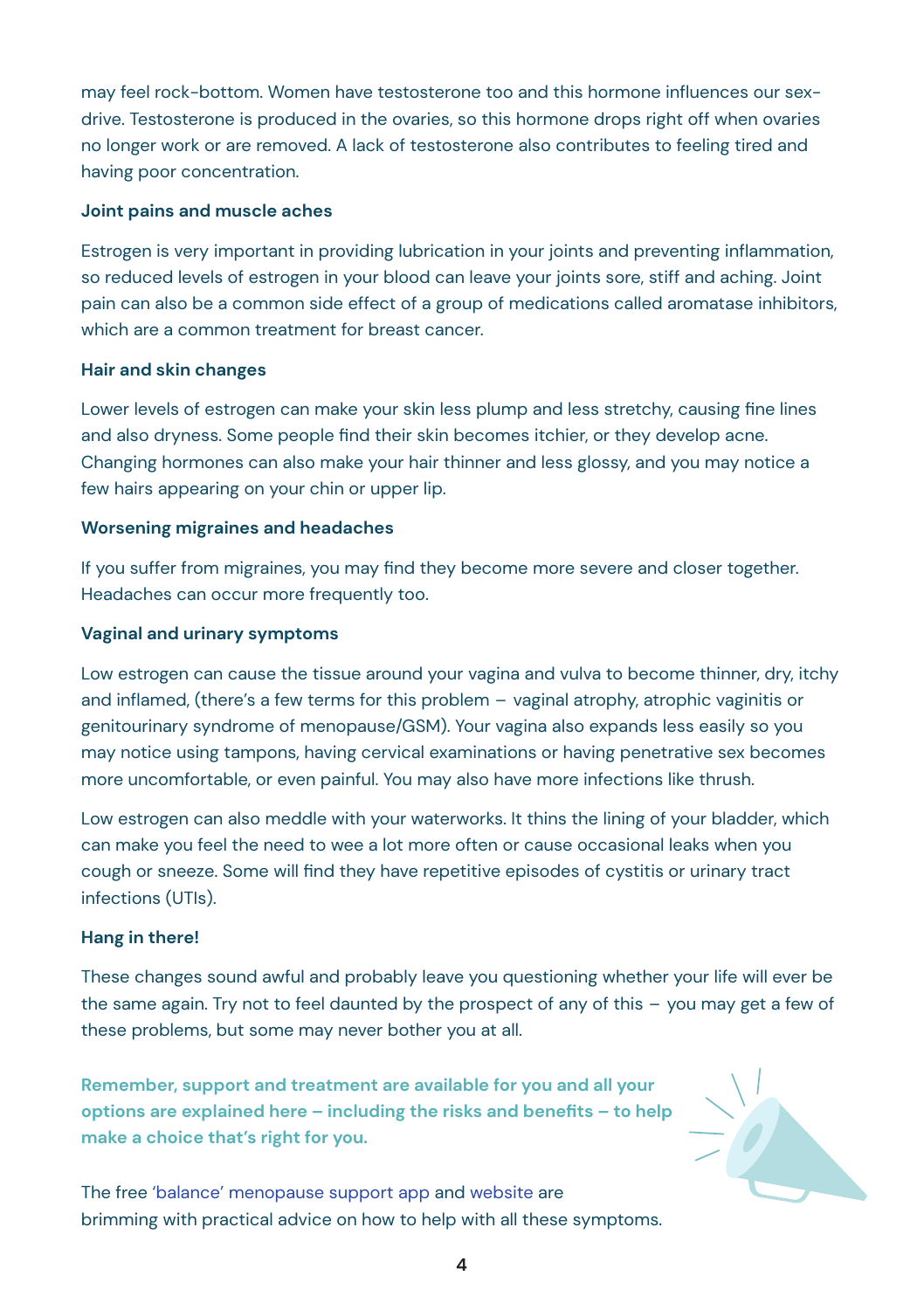# How might the menopause affect my future?

Knowing about possible menopause symptoms helps you understand more about the effects of a lack of hormones and helps you figure out what are consequences of the cancer treatments and what might be caused by the menopause.

As well as the changes we have just described, there's some long-term consequences of the menopause it's important to be aware of:

#### **Health in the future**

After the menopause, women live with a long-term hormone deficiency for the rest of their lives. When it comes to a lack of estrogen, the two biggest impacts on your health in the future are the risk of your bones getting weak, and the risk of disease in your heart and blood vessels.

Osteoporosis is the name for the bone-weakening disease. Women are more at risk of getting this after the menopause because estrogen normally helps keep your bones strong. When there is a shortage of estrogen, the bone tissue dies off at a faster rate than new tissue can grow, and this weakens the bones over time. It also makes the risk of breaking a bone very high, even from just a slight bump or knock.

The other health risk linked with the menopause is heart disease. This includes problems with the rhythm of your heart, how well your arteries, blood vessels and heart pump the blood round your body, and also your cholesterol levels and blood pressure. A lack of estrogen can narrow your arteries and vessels, and a fatty build-up of plaque can stop the blood pumping round as efficiently. This can lead to a greater risk of raised cholesterol and blood pressure, and in severe cases, increase the risk of having a heart attack or stroke.

Recent research also suggests that the menopause increases the risk of diabetes, dementia, bowel cancer and depression.

#### **Sex-life**

Problems with vaginal dryness, soreness, and thinning of your tissues may not start immediately after you know you're menopausal, for some women it takes a few years to develop, for others it's their main problem from early on. Either way, it's definitely worth knowing about this issue and nipping it in the bud as soon as it becomes a problem, because these particular symptoms usually worsen over time and don't just resolve on their own.

Treating your genital discomfort helps minimise the impact on your sex-life. Many women ignore this problem and don't like to talk about it. Psychosexual counselling can be useful if your feelings around sex are causing problems in your relationship, for whatever reason.

#### **Relationships**

If you find it difficult to talk about your symptoms with your partner, check out and engage with the range of menopause support available online (see suggestions at the end). As well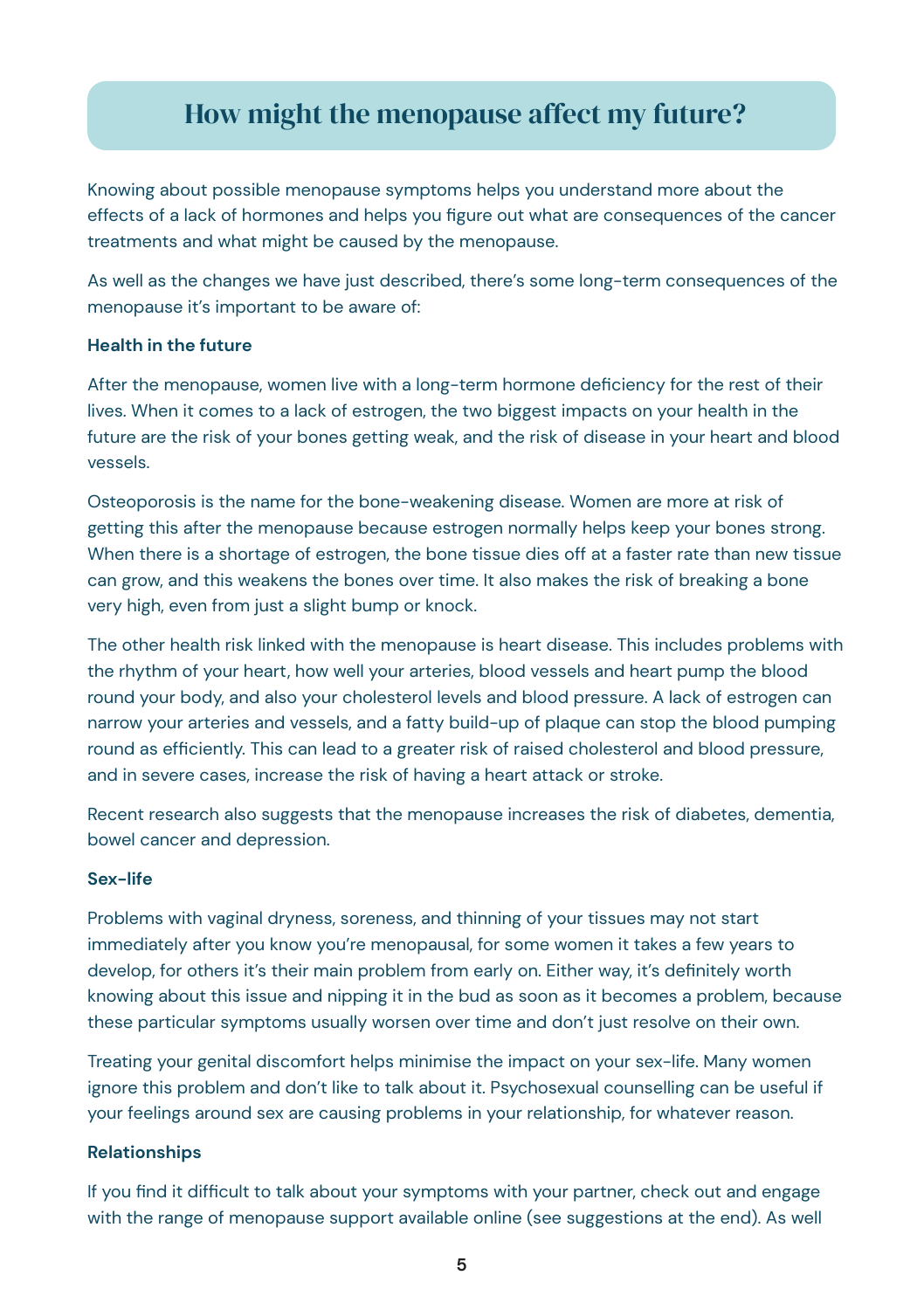as helping you feel like you're not alone, it will normalise a lot of the changes you're going through and make it easier for you to talk about them with a partner. It can help to know the right terms to use and have a clearer understanding of why things are happening. When you're clearer about it all, it's much easier to explain it to someone else.

Try to be open about your menopause and how it affects you day to day. Help your partner learn about your symptoms and treatment regimes, and what you choose to do to help, like certain priorities for your diet, exercise routines, and relaxation time. Attending appointments with you can also help them understand more about your menopause.

Tell them what you want or need from them, let them know when and why you need space or quiet times now and again. If things are getting tense, taking a few deep breaths and walking away from an argument for a while may help you both.

It's important to be kind to yourself too, remember, a lack of hormones can wreak havoc on your moods and emotions. Often you can feel a lot better after a day or two, or even a few hours, so try not to stew on things too much and give yourself a break.

#### **Family**

Your menopause may be happening earlier than you thought it would. Perhaps you would like to have children, or more children. This can be a very confusing time, and you might be facing issues that leave you feeling isolated from friends, peers and even your partner. It may be worth speaking to a counsellor about some of these things to help make sense of how you're feeling.

[If you're struggling with an early menopause and prospect of infertility, The Daisy Network is](https://www.daisynetwork.org) [a charity you may find useful. They have lots of helpful information on their website at](https://www.daisynetwork.org) [www.daisynetwork.org about all these issues, including forums to chat with other young](https://www.daisynetwork.org) [women facing similar issues.](https://www.daisynetwork.org)

# How can I help my menopause?

Let's make a positive shift now and think about how to prevent the menopause from really impacting on your life in a negative way.

There are many ways to help menopausal symptoms including changes to diet, activity levels, daily routines, over-the-counter products, and medically prescribed treatments. Keeping a broad approach is usually best as there is no single 'right' way to tackle the menopause, just bear in mind that the menopause can affect your physical and mental health and how you feel will vary from day to day.

If you are taking an aromatase inhibitor medication, you could also enquire whether you can change this to Tamoxifen, which may work to improve your menopausal symptoms. The decision to do this needs to be made in conjunction with your breast specialist.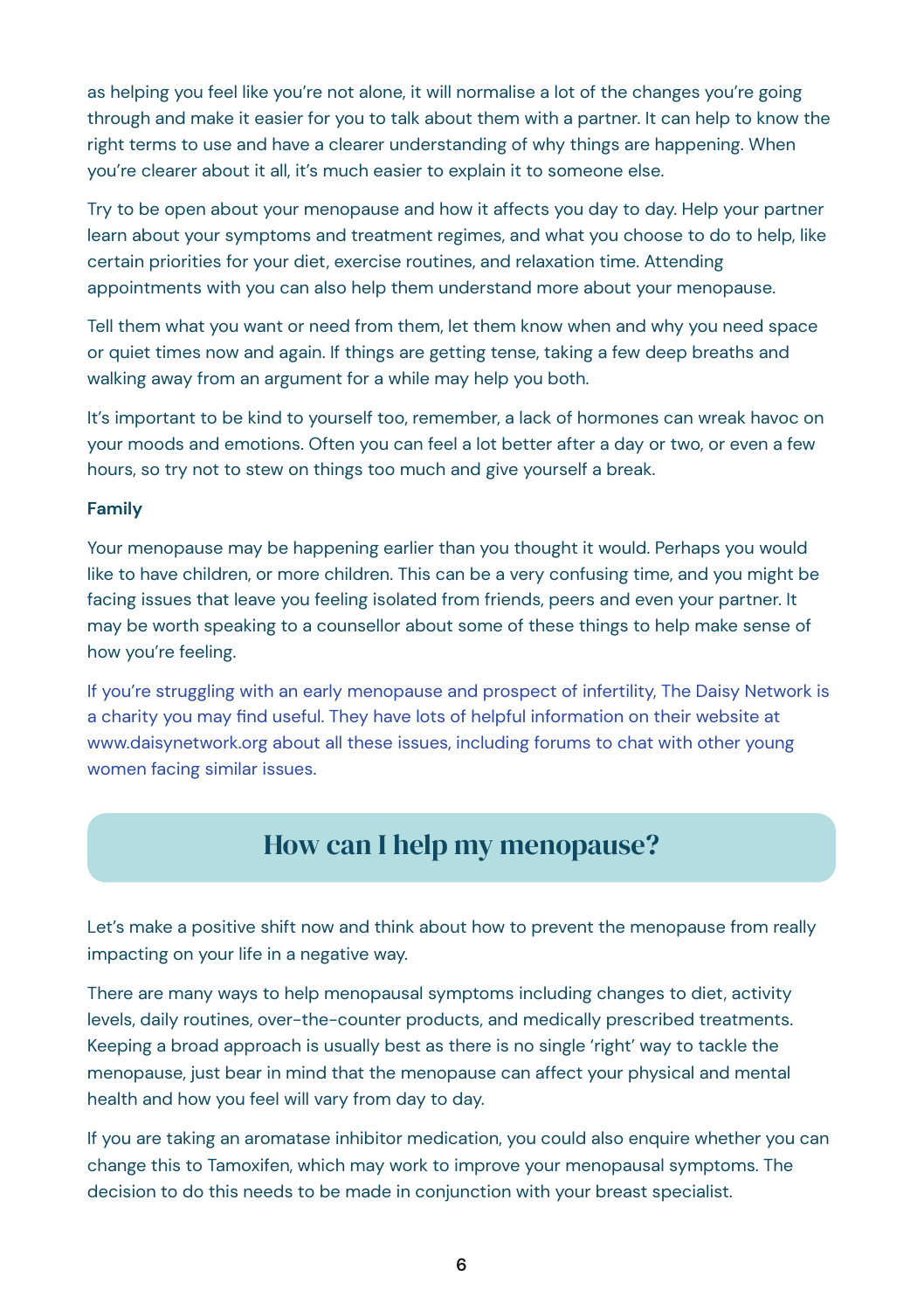# Care for yourself

Here are some handy pointers for living your best, menopause-smashing life and there's more practical advice for all these tips on [the balance menopause support app:](https://balance-app.com/)

**Rest well** – don't let tiredness rule your life. Getting a good night's sleep is absolutely crucial for your mind and body. Aim for 7-8 hours every night by having a consistent routine of going to bed at the same time every night and getting up at the same time too.

**Keep stress in check** – you will be more prone to low mood, anxiety, stress and worry when you're in the menopause. Try writing a diary to help you feel more in control of your emotions and thoughts, practice breathing and relaxation techniques daily, find supportive friends and be open with them about how you're feeling. Make time for getting outdoors and keeping active.

**Stay active** – exercise is not only important for your general health, but it helps keep your bones and heart strong too. Try and do a mixture of activity that raises your heart rate but also impacts through your joints like running, or HIIT workouts. If fatigue is still a factor, start with a lower impact activity that is slow and gentle, and gradually build up the duration and frequency you are active for. It will do wonders for your emotional wellbeing too.

**Make time for you** – spending time doing things you enjoy helps you feel better. Whether that is going for a long walk, a drink with a friend, or spending some much-needed time by yourself enjoying a hobby without demands being made on you. Learn to value time just for you.

**Eat well** – you may have already made efforts to eat a healthy diet when you were going through your cancer treatments and recovery. Foods that are important for menopause are those rich in calcium and vitamin D for your bones, friendly to the gut like pre- and probiotics, carbs that are low GI, and foods rich in omega 3 oils.

**Cut out unhealthy habits** – alcohol can worsen some menopause symptoms and it definitely disrupts sleep; it can also make your mood worse in the long run. Tobacco can make hot flushes worse and increase your risk of heart disease, cancer and the boneweakening disease we mentioned.

**Make allowances at work** – whether you go out to work or work from home, it's helpful to tell someone if there's any symptoms you're finding tricky to manage. You may need to adapt your workspace area, get a fan or window nearby, take more frequent mental pitstops or break up tasks differently. These little things can make a big difference to your comfort, focus and productivity levels.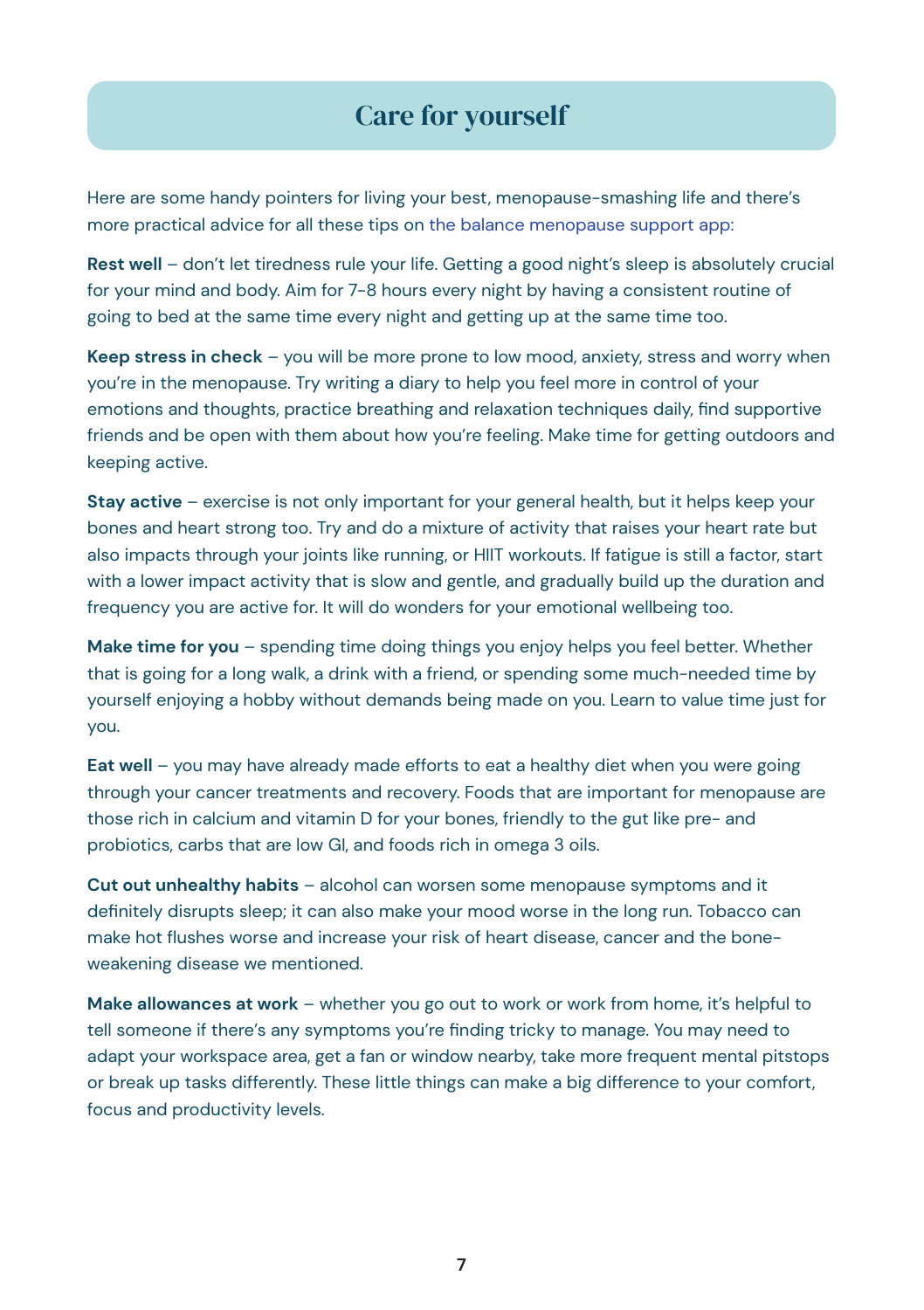# Consider non-hormonal treatments

#### **Alternative treatments**

There are many alternative treatments that people find beneficial for their symptoms. However, specific remedies will not be described here as there is no good quality evidence to support their use. There is evidence to support the use of cognitive behavioural therapy (CBT) to help a variety of symptoms and improve your quality of life.

#### **Prescribed medications**

Prescribed medications are sometimes used for individuals if they do not want to, or cannot, take HRT, particularly to treat hot flushes. Examples of these are gabapentin or pregabalin and antidepressants, such as venlaflaxine. Studies show a 40-60% reduction in hot flushes on the medications listed but the unwanted side effects such as dizziness, weight gain, sleepiness and negative effects on sexual arousal causes many women to stop taking the medication.

NICE menopause guidelines [\(NG101](https://www.nice.org.uk/guidance/ng101) and [NG23\)](https://www.nice.org.uk/guidance/ng23) suggest some antidepressants, such as SSRIs, can be prescribed for individuals with breast cancer for relieving menopausal symptoms, particularly hot flushes. Be aware that if you take Tamoxifen, the SSRI Fluoxetine is not recommended.

In general, antidepressants have not been found to be of significant benefit for improving low mood and other psychological symptoms caused by a lack of hormones, but if you have had breast cancer your doctor may prefer to try an antidepressant medication before HRT.

# Consider using hormones

You may have made all the right changes to your lifestyle, and may have tried non-hormonal alternative therapies but these may not be enough to improve all your menopause symptoms. The cause of symptoms is down to a lack of hormones and the most effective and proven treatment to resolve the range of symptoms is to replace hormones back into your body.

It is likely that you have been told that you cannot take HRT as you have had breast cancer. However, there is a lack of good quality research in this area and the risks for those who have had breast cancer taking HRT are unknown. Some studies have shown that taking HRT after breast cancer can even be beneficial. The decision to take hormonal treatment should be a shared decision making process with you, your cancer team and also a menopause specialist.

There are different types and doses of HRT and there are also hormonal treatments which are not absorbed by your whole body. An example of a hormonal treatment that isn't absorbed all over is vaginal estrogen. This is used to help symptoms affecting your genitals and urinary function.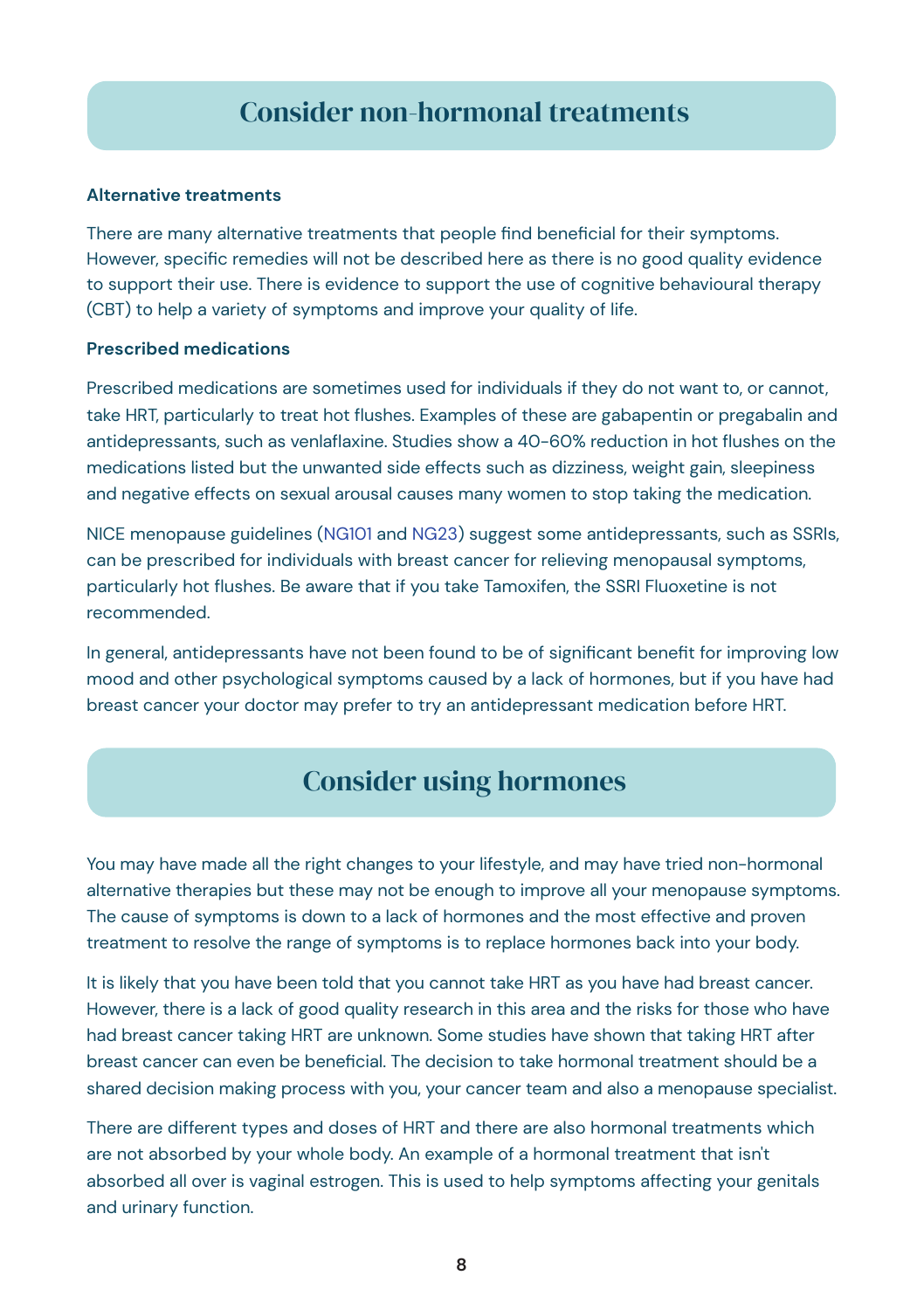# Helping your genital and urinary symptoms (GSM)

Your vagina needs estrogen to function well, and cancer treatments that are often used to manage breast cancer actually lower your estrogen levels, which can cause unwanted effects on your vagina. This (in addition to the menopause) can cause really troublesome symptoms to your vagina, vulva and surrounding tissues. The symptoms can be so severe that it can even affect normal daily activities including sitting, walking, wearing certain clothing and underwear, and it can also affect sleep. While many menopausal symptoms often improve over the years, symptoms of GSM tend to worsen with time.

If you've had (or are undergoing) treatment for an ER-positive breast cancer, your first choice of treatment for symptoms of genitourinary syndrome of menopause (GSM) would usually be those that don't contain hormones. Try and avoid using soap, shower gels, deoderants, or 'intimate' products on the area, instead use a gentle emollient wash, such as Cetraben®. Panty liners, spermicides and many brands of lubricants can contain irritants. Tight-fitting clothing and long-term use of sanitary pads or synthetic materials can also worsen symptoms.

Vaginal moisturisers such as YES®VM, Sylk Intimate, or Regelle® can help hydrate your tissues and reduce soreness and discomfort throughout the day. Specialist lubricants for when having sex, such as Sylk, YES OB or YES WB can ease discomfort and make the experience more enjoyable. If you're using a barrier method of contraception, water-based lubricants are usually best.

**These non-hormonal treatments may not be enough to manage severe symptoms however, and this is where you should discuss the option of using local vaginal estrogen. By inserting estrogen into your vagina you are providing the hormone directly to where it's needed most, without it being absorbed into your bloodstream.**

Most women and non-binary individuals who have had cancer in the past can still use vaginal hormonal preparations as they are not absorbed into your body and the doses of these preparations are very low.

### **Types of vaginal estrogen**

Vaginal estrogen, also known as topical or local estrogen, is only available with a prescription, and there are three main ways to have it:

**Pessary** – The most common choice is to use a pessary, such as Vagifem®, Imvaggis® or Vagirux®. They are small like a tablet, and you insert it into your vagina, using an applicator or your fingers. You use it daily for the first 2 or 3 weeks, and then twice-weekly after that. Pessaries are usually inserted at night time, so it can stay in place in your vagina for several hours.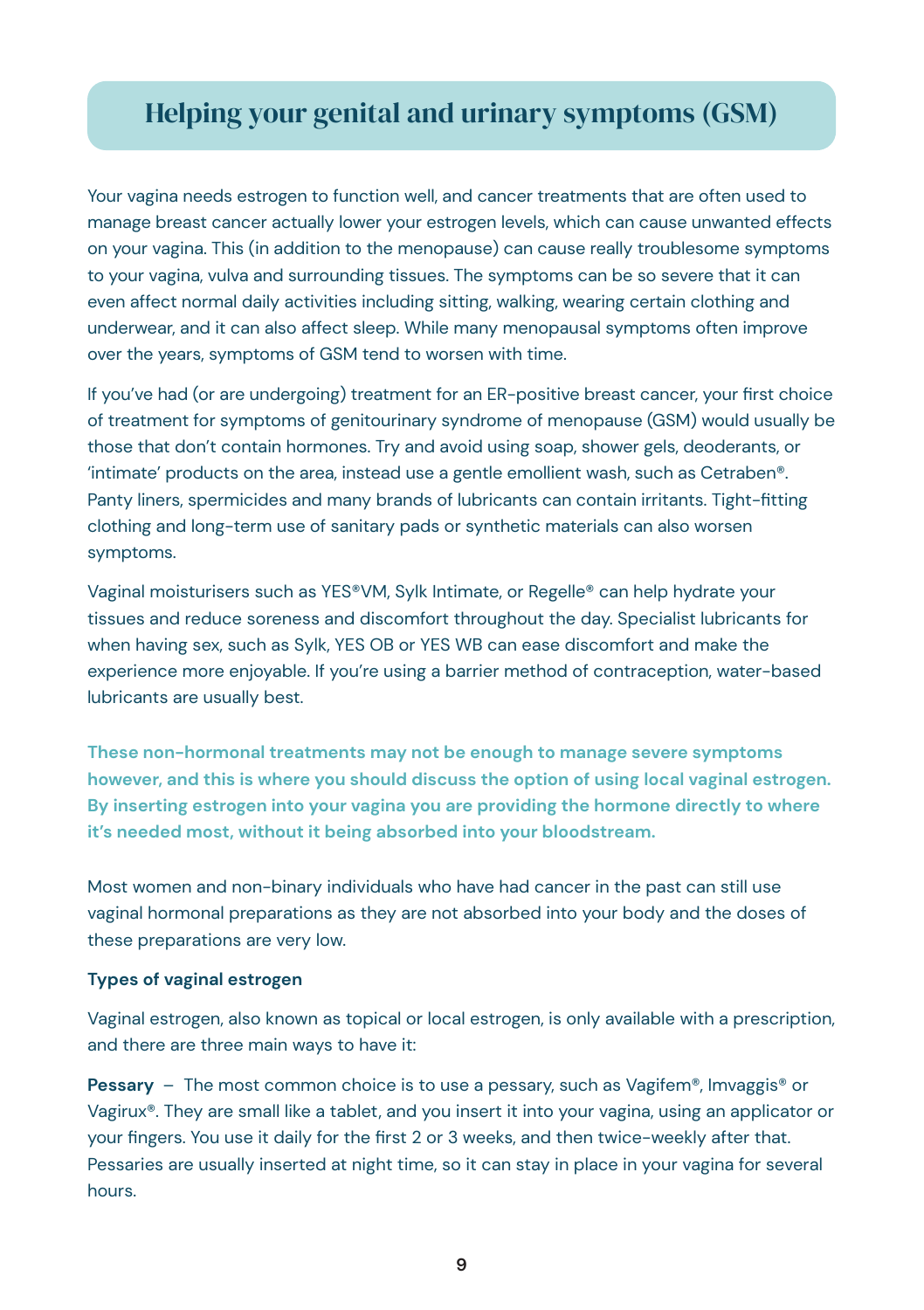There is another type of pessary, Intrarosa®, which contains DHEA, a hormone that your body naturally produces. Once positioned in your vagina, the DHEA is converted to both estrogen and testosterone.

**Cream or Gel** – Estrogen creams, such as Ovestin®, are inserted inside your vagina on a daily basis for the first two weeks, and then twice-weekly after that. An applicator can be used to insert the cream into your vagina, plus it can be applied with your fingertips on and around your vulval area as well, which can be useful if you are experiencing itching or soreness in surrounding areas.

Blissel® gel is a lower dose option which has an applicator to insert the gel inside your vagina. It is used every night for three weeks, then twice a week after that.

**Ring** – If you don't fancy using pessaries, creams or gel on a regular basis, another option is to use a flexible silicon ring, such as Estring®. This is inserted inside your vagina and stays there to release a slow and steady dose of estrogen over 90 days. It needs replacing every three months, which you can do yourself, or a nurse can change it if you prefer. You can leave the ring in position to have sex or remove it and reinsert it afterwards.

Vaginal estrogen can really help with genital changes, discomfort and related symptoms; the estrogen helps restore your tissue back to how it was before. If left untreated, these symptoms tend to get worse over time so it's best to act early to prevent further exacerbation of the problem. Vaginal estrogen is a much lower and more diluted dose of estrogen than the type in systemic HRT.

**Studies have not shown any risks associated with the use of long-term vaginal estrogen.**

#### **Benefits of vaginal estrogen**

| Less pain, soreness, itchiness and general<br>discomfort  | Fewer episodes of thrush and cystitis |
|-----------------------------------------------------------|---------------------------------------|
| Maintains and restores natural lubrication                | Prevents further tissue thinning      |
| Maintains and restores 'stretch-ability' of<br>the vagina | Can safely be taken long-term         |

#### **Risks of vaginal estrogen**

There is no evidence that suggests women using vaginal hormone treatment who are undergoing treatment for (or have a history of) an ER-positive or ER-negative breast cancer are at an increased risk of cancer recurrence. This means that healthcare professionals can often safely prescribe vaginal hormonal preparations to individuals with breast cancer, including ER-positive breast cancers.

Many menopause specialist clinicians are of the opinion that the risks of local hormone treatments are likely to be low if you have had breast cancer (including ER-positive breast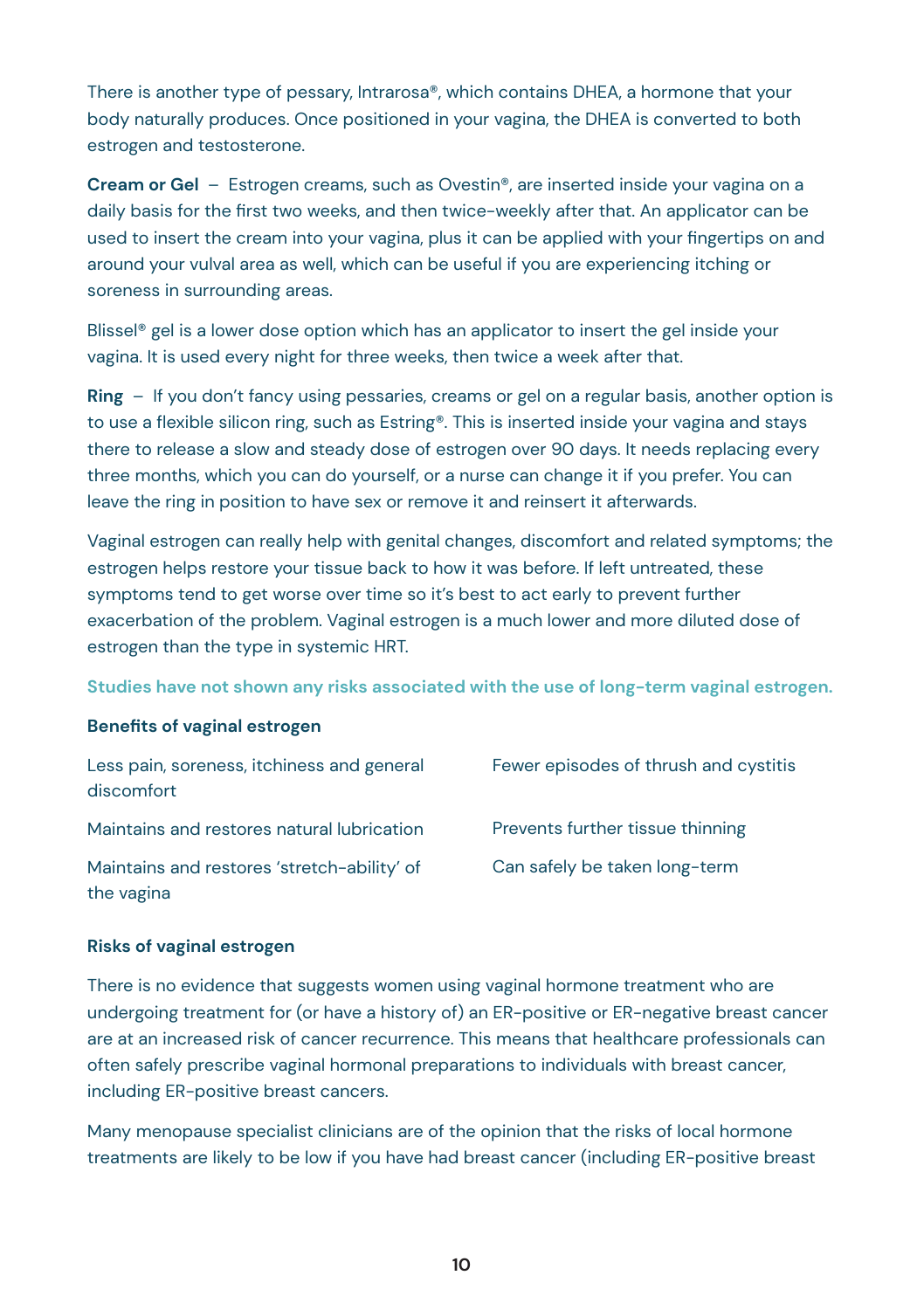cancer), although long term data is unfortunately not available. The symptoms of vaginal dryness can be very distressing for many and so it is important to weigh up the benefits and potential risks with your healthcare team.

There is very little evidence that estrogen placed in your vagina is absorbed by the rest of your body, which suggests that if you take aromatase inhibitors you can also take vaginal estrogen if your symptoms are bothersome and non-hormonal options do not provide enough relief. However, these drugs do work in a different way to tamoxifen and again there is unfortunately no long-term safety data about this.

### **Be reassured**

If you decide to try vaginal estrogen, do not be put off by the information that is packaged with your medication, it is not correct and should be rectified but unfortunately this change hasn't happened yet.

### **Vaginal symptoms and intimacy**

If you're having regular sex with a partner, try and be as open and honest as you can about how it feels. Moisturisers and lubricants can ease the soreness and vaginal estrogen can restore your tissues to feel more normal again.

If your interest in sex, or ability to orgasm has dropped, and you have already been taking HRT for a few months, find out more about taking testosterone replacement. Testosterone is not just a male hormone, your ovaries produce it too. After a few months, many menopausal individuals taking testosterone find their interest and enjoyment in their sex life resumes. The next section helps to explain more about the different types of HRT, including testosterone.

# Helping your symptoms with HRT

You may believe – or have been told – that HRT is just not something you can safely have. but take a moment to learn about the different types of HRT and the known risks, to understand more about whether you feel HRT is a risk worth taking or not.

### **What is HRT?**

HRT stands for Hormone Replacement Therapy and is an umbrella term for the different hormonal treatments that people can take for the menopause. It usually contains the hormone estrogen – the key hormone that affects so many different parts of your body when you don't have enough of it.

If you take replacement estrogen, you need to take another hormone to protect the lining of your womb (if you still have one) and this is known as progesterone or progestogen.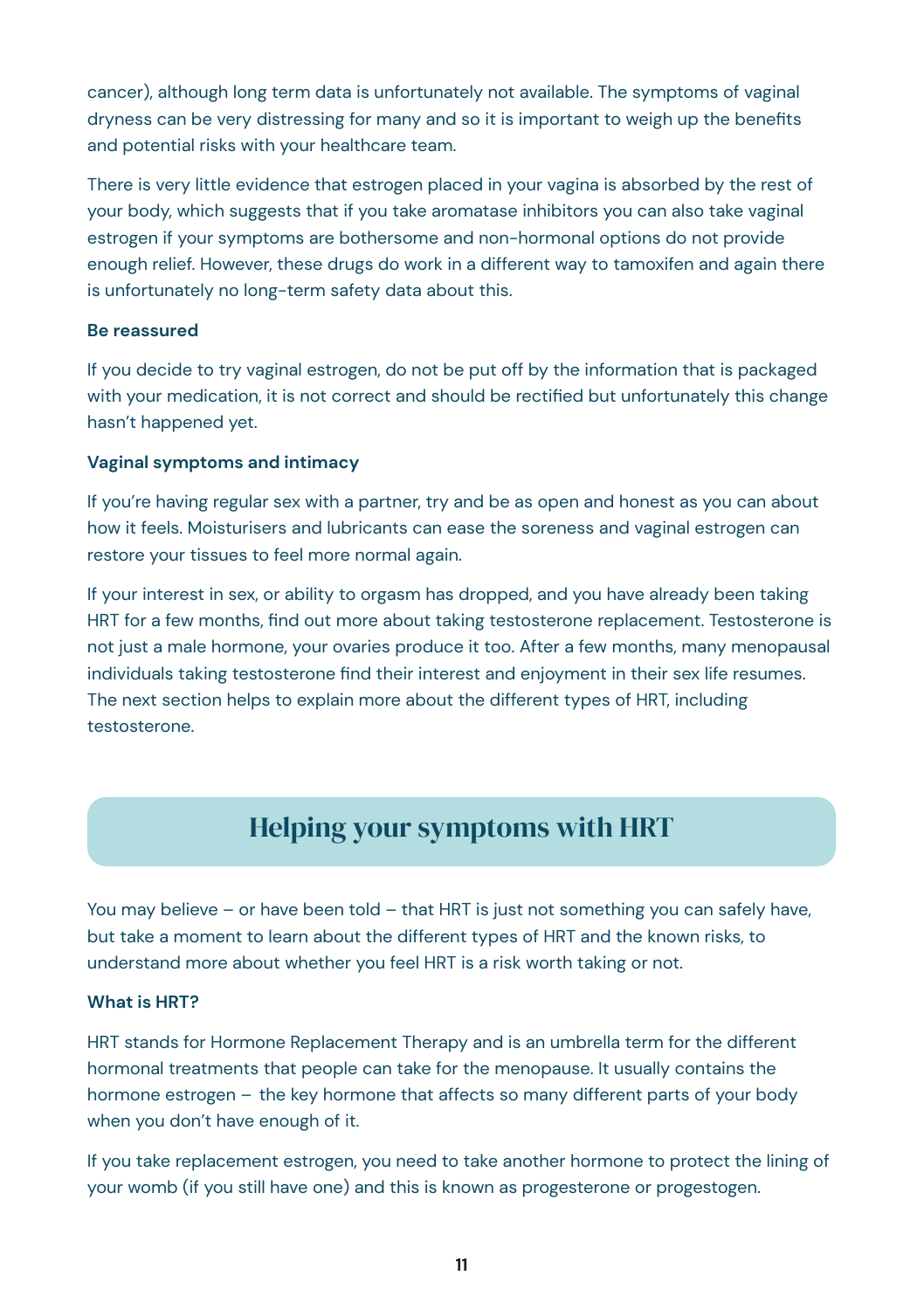There is a third hormone, testosterone, that you naturally produce, that can also be used as part of HRT.

#### **Ways of taking the different hormones**

**Estrogen** – This is available in tablet form, but the safest way to take estrogen is through your skin, via a sticky patch, gel or spray (examples of brand names are Evorel®, Estradot®, Oestrogel®, and Lenzetto®). You will need to take it every day, and younger individuals (under 50 years) often need higher doses of estrogen to resolve their symptoms.

**Progesterone** – This is usually just for individuals that still have their womb and it's taken to counteract unwanted effects on your womb lining that can happen if you take estrogen. The body identical form is called progesterone which mimics the way natural progesterone works in your body, and the synthetic (chemically created) types are called progestogens. The safest type is micronised progesterone, known as Utrogestan in the UK, and it comes in a capsule form that is taken daily, often in the evening, as it can also have a mildly sedative effect. The capsule is usually swallowed but it can also be inserted vaginally. An alternative way to get progesterone is from a Mirena coil which is a small plastic device, inserted in your womb that stays there for five years and is then replaced.

**Testosterone** – This comes in a cream or gel that you rub into the skin on a daily basis (known as Androfeme, Testim or Testogel). Most GPs do not prescribe this yet for menopausal symptoms, so you may need to get testosterone from a menopause specialist. It's particularly beneficial if you still struggle with fatigue, low libido and poor concentration after taking estrogen for a few months.

These three forms of HRT are called 'systemic' HRT, as they are absorbed into your bloodstream and make their way around your whole body. Estrogen receptor cells are everywhere: your brain, heart, skin, liver, bones, nerves, muscles, bladder and vagina. Systemic HRT is effective at relieving a whole host of symptoms.

#### **Benefits of systemic HRT**

**Your symptoms will improve** – you usually feel a return of your 'old self' within 3-6 months of starting HRT. This includes physical symptoms like hot flushes, joint aches and fatigue, and psychological symptoms like low mood, anxiety, loss of confidence and mood swings.

**Your risk of developing osteoporosis will reduce** – your bones will be protected from weakening due to lack of estrogen.

**Your risk of cardiovascular disease will reduce** – you will be less likely to develop heart problems, stroke or vascular dementia.

**Your risk of other diseases will reduce** – those who take HRT also have a lower future risk of type 2 diabetes, osteoarthritis, bowel cancer, and depression.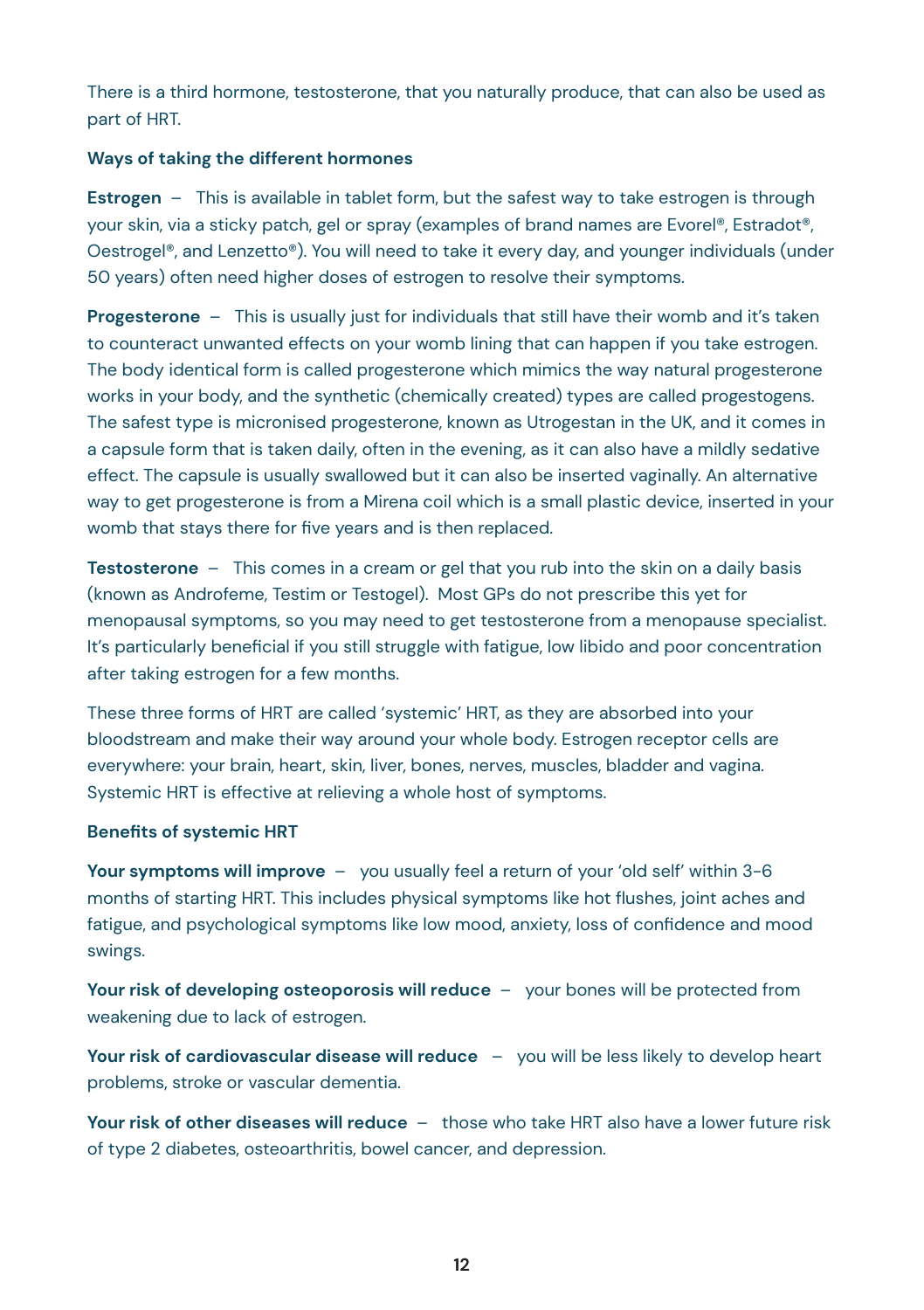The following quote is from Caroline, who went through breast cancer, surgery and chemotherapy and entered the menopause when she was 39:

**"In hindsight, much of my anxiety around taking HRT was due to the symptomatic effects of the menopause. I couldn't think straight and needed time, the right information and guidance. In the end, small steps worked. Since going on HRT, my anxiety has dramatically reduced, and I can make clearer decisions that are driven by logic rather than fear."**.



### **What are the risks of systemic HRT if I've had breast cancer?**

If you have had breast cancer, you should have been given a clear explanation of any potential individual risks when it comes to taking HRT, so you can weigh up the pros and cons of any decisions around possible treatment.

The current big picture on the risks of HRT if you've had breast cancer is that there's a lack of good quality evidence, and results from different studies often contradict each other. This booklet isn't going to review all the research and analyse what it means in detail. (See Avrum Bluming's book recommendation at the end for this). What is important is that you are informed about the risks and benefits and how treatment might impact your quality of life, and that you feel you have enough information to weigh up and make a personal decision that is right for you.

So, here's what is currently known about the risks of taking HRT if you've had breast cancer:

### **Ductal Carcinoma in Situ (DCIS)**

You may have been told you have non-invasive breast cancer or DCIS. While this is the earliest form of breast cancer and not life-threatening, it still requires treatment and will no doubt cause additional worry for you at times.

If you think you might be perimenopausal or menopausal, many women consider taking systemic HRT for their symptoms and/or vaginal estrogen if they have genital and urinary symptoms. Taking systemic HRT or vaginal estrogen if you have been treated for DCIS is not likely to cause you a greater risk of further breast cancer developing than it would for any woman who chooses HRT. However, there is no good quality evidence about this.

It is always important to minimise your overall risk of breast cancer by living a healthy lifestyle and there is more on this under 'Other factors that increase your risk of breast cancer' on p15.

#### **ER-negative breast cancer**

If you have had an ER-negative breast cancer in the past, you may consider taking HRT, as your cancer does not have receptors for estrogen in it and is unlikely to respond to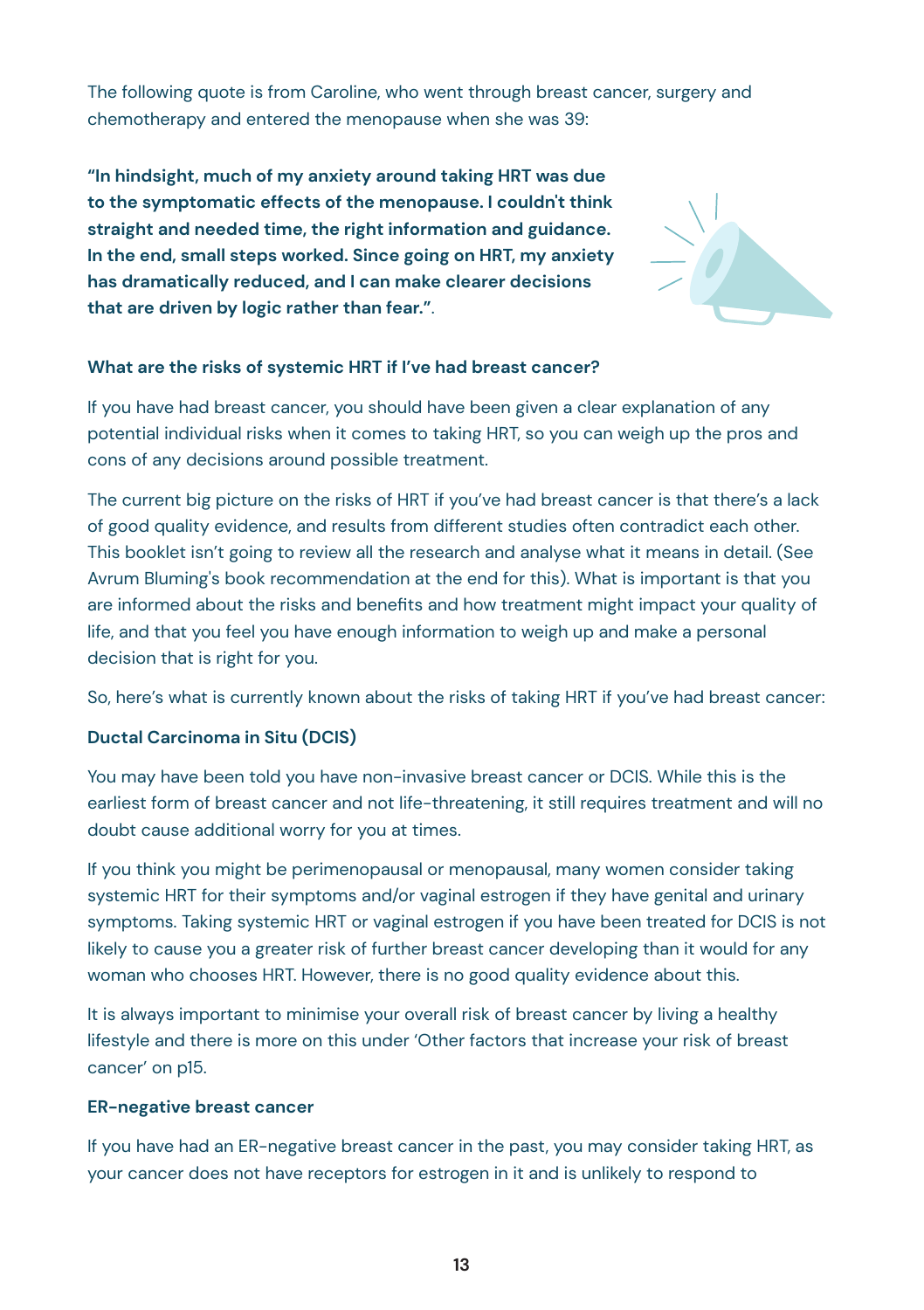hormonal treatments. You should discuss this in detail with a menopause specialist and your breast team.

If you had a 'triple negative' breast cancer, you might have a higher risk of cancer recurrence generally, but there have been no studies that show HRT worsens this risk further.

#### **ER-positive breast cancer**

This is where the evidence is less clear, and no one has all the answers about the risk of HRT if you've had ER-positive breast cancer.

If you would like to read more about what the evidence says around taking HRT if you've had ER positive breast cancer, a good resource is a book titled 'Oestrogen Matters' by Avrum Bluming.

The best advice is to talk it all through with a healthcare professional who is an expert in treating people for the menopause after breast cancer. It is usually advisable to talk to a menopause specialist as well as a breast specialist oncologist.

Some individuals who have had ER-positive breast cancer still go on to choose HRT because they have weighed up the benefits as well as any potential risks of taking HRT and have decided that their own menopause symptoms are so awful and they are suffering so much, they would rather take an unknown level of risk for a much-improved quality of life. They often decide to take HRT for the additional health benefits taking HRT gives them.

#### **Aromatase inhibitors and Tamoxifen**

Tamoxifen is a selective estrogen receptor blocker (SERM). This means it blocks estrogen on some cells, including on the breast, but not on other cells. Tamoxifen is used in both premenopausal and postmenopausal individuals to treat breast cancer.

Aromatase inhibitors are used to treat breast cancer in people who are post menopausal whose ovaries are no longer producing estrogen. Sometimes it is used in those who are premenopausal but only if their ovaries are 'switched off', which is usually done by a hormone injection. The purpose of taking aromatase inhibitors is to block your body from producing any estrogen anywhere in the body, (small amounts are produced elsewhere in the body apart from the ovaries) so it doesn't make a lot of sense to stay on aromatase inhibitors if you're going to start taking systemic estrogen (HRT).

If you are taking an aromatase inhibitor, you could consider using Tamoxifen instead. This may lead to your symptoms improving. You would need to discuss this decision with your breast cancer specialist, and it may be worth seeking out a menopause specialist who is knowledgeable about treating individuals after breast cancer. Some people choose to stay on Tamoxifen and take HRT and there is little evidence on this subject to draw firm conclusions about the risks with this option.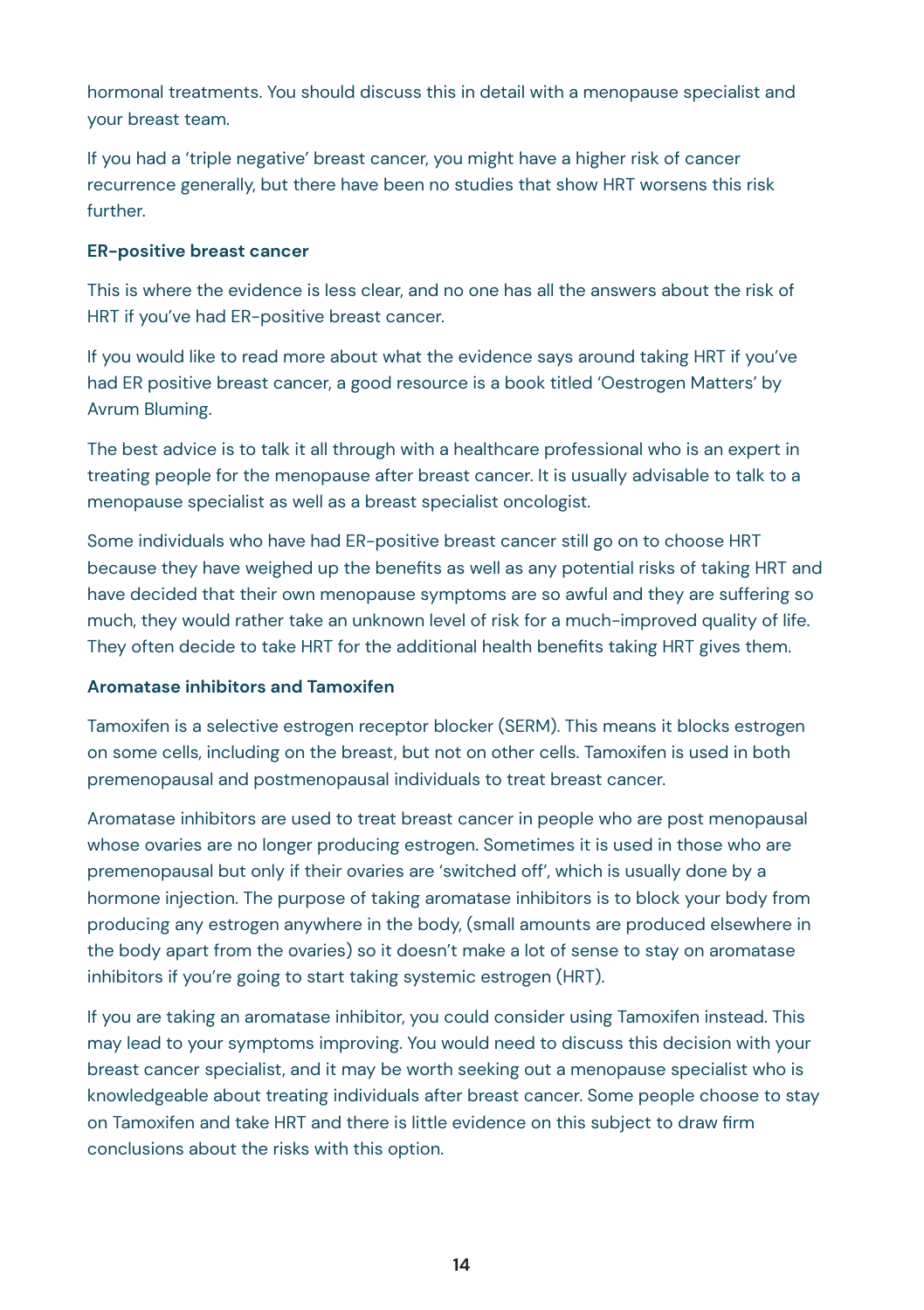#### **The bottom line about risks**

There is a lack of good-quality evidence about HRT for women and non-binary people with a history of breast cancer, which is why it's important to find out as much as you can about your own individual risk. Think about the negative impact of your menopause symptoms and weigh this up against what the known risks are, if any.

If you are thinking 'am I going to have to live the rest of my life like this?' then it's important to know that there are options for you to consider. We are all unique and it's important that care is individualised. Breast cancer survivors should not be categorically denied HRT.

Here is a conclusion on this matter from a leading breast cancer specialist:

#### **"In the end, it's your decision; you should be given the estimate of benefit and estimate**

**of risk. You make the judgment comparing quality of life with the other problems."**

#### Professor Michael Baum, Breast Specialist Oncologist

Liz Earle Podcast titled 'Breast Cancer treatments and HRT with Professor Michael Baum.'

#### **Risk of a blood clot with HRT**

If you have a history of blood clots, liver disease or migraine, you may also have been mistakenly told you cannot have HRT. There is a small risk of a clot if you take the tablet form of estrogen, but taking it through the skin as a patch, gel or spray does not have any increased risk of getting a clot. If you decide to take replacement estrogen, through the skin is safer than tablets you swallow, especially if you've had a clot in the past or suffer from migraines.

#### **What are the side effects of HRT?**

Side effects with HRT are uncommon but might include breast tenderness, leg cramps or some vaginal bleeding initially after starting. If side effects do occur, they usually happen within the first few months of taking HRT and then settle with time as your body adjusts to taking the hormones.

#### **Other factors that increase your risk of breast cancer**

The risks of breast cancer with HRT have been heavily emphasised over the last few decades, leading clinicians and those going through the peri/menopause to overestimate the risks. Every day we make decisions which involve weighing up risks and benefits. Deciding whether to take HRT or not should be no different. If you're worried about the risk of HRT because you've had breast cancer, it's important to look at other areas of your life that increase your risk and how you can address these too, so that if you do decide to proceed with HRT you are minimising your overall risk as much as possible.

The lifestyle factors that increase your risk of breast cancer are: being very overweight (BMI of 30 or more), drinking alcohol most days, smoking, and a lack of physical exercise.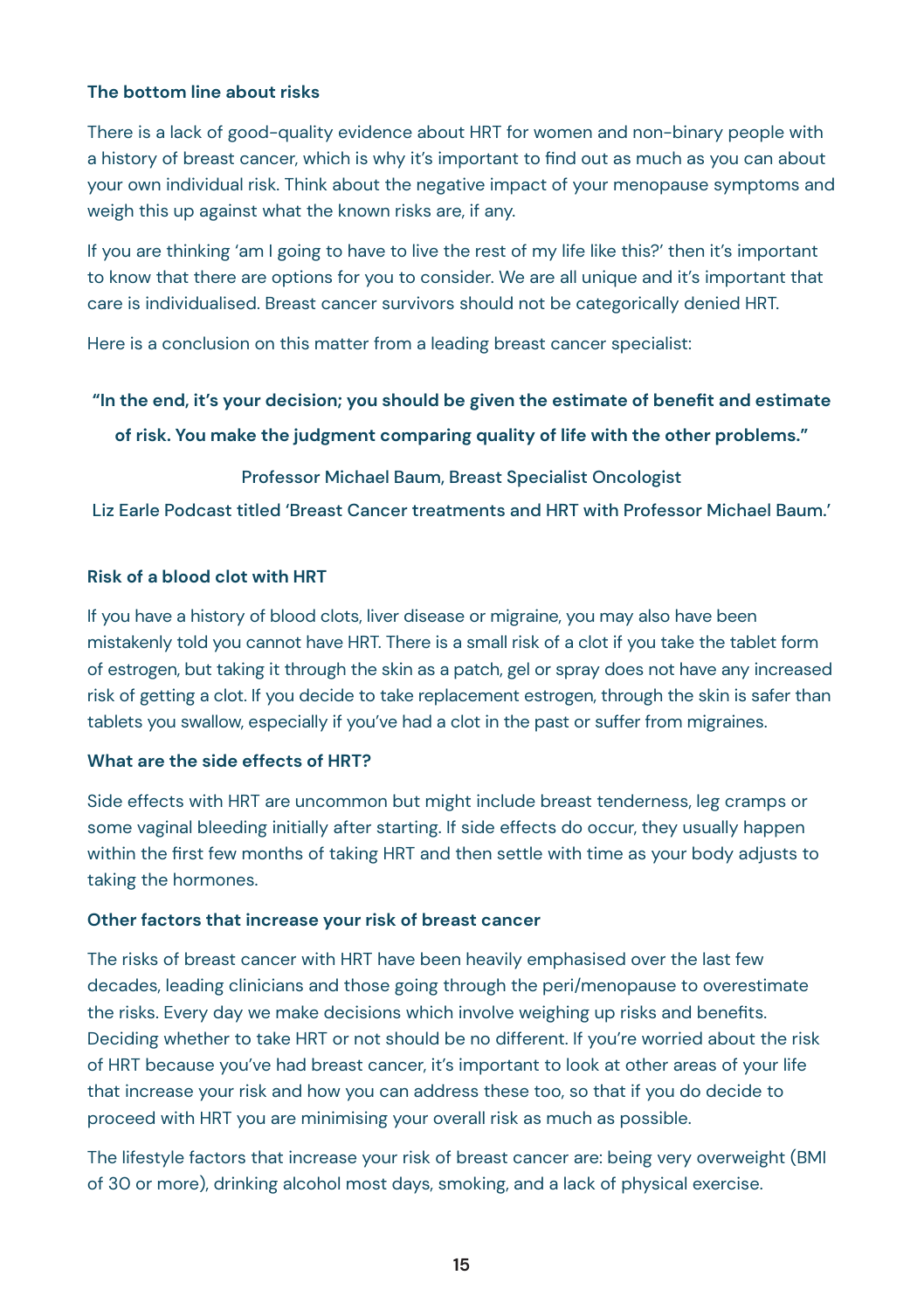### Understand more to help decide the treatment right for you

Unfortunately, some healthcare professionals are not always aware of the latest evidence and approaches to managing patients with perimenopausal and menopausal symptoms. Many are overly cautious about discussing possible treatment options like HRT, and this attitude is even more prevalent if you or a family member has a history of breast cancer.

**One thing is clear from the evidence, there doesn't have to be a big red flashing no-go zone around talking about HRT and considering whether it's right for you. If your doctor won't discuss it with you, it's up to you to find information out for yourself, so you can make an informed choice about what you want to do.**

Take time to read up on the menopause, know what the potential symptoms are and what the evidence says about HRT. Listen to podcasts, watch videos, hear advice from others going through it. If you manage to read to the end of this booklet, you've almost achieved this goal already!

We understand that the decision you ultimately decide upon will have required a lot of research, thought and effort. People can often be judgmental and freely voice their opinions on whether you should, or should not, take HRT. Remember that you spent time and gave careful consideration to come to your decision and do not let the opinions of others cause you to question yourself.

### Make decisions about treatment with your doctor

Maybe this is the tricky bit for you; you're keen on trying HRT or vaginal estrogen but your doctor won't consider prescribing it for you.

[Guidelines from the General Medical Council](https://www.gmc-uk.org/-/media/documents/gmc-guidance-for-doctors---decision-making-and-consent-english_pdf-84191055.pdf?la=en&hash=BE327A1C584627D12BC51F66E790443F0E0651DA) and [recommendations from NICE](https://www.nice.org.uk/guidance/ng197) show how decisions should be made between a patient and doctor and specify that a shared decision making process should be used. This involves:

- encouraging the patient to take an active role in making decisions about their treatment
- taking into account what is most important to the patient, their expressed needs and priorities and treatment options are explained in light of these
- open discussion of the risks, benefits, and consequences of each treatment option, including doing nothing, with the acceptance that the patient's views can differ to the professional's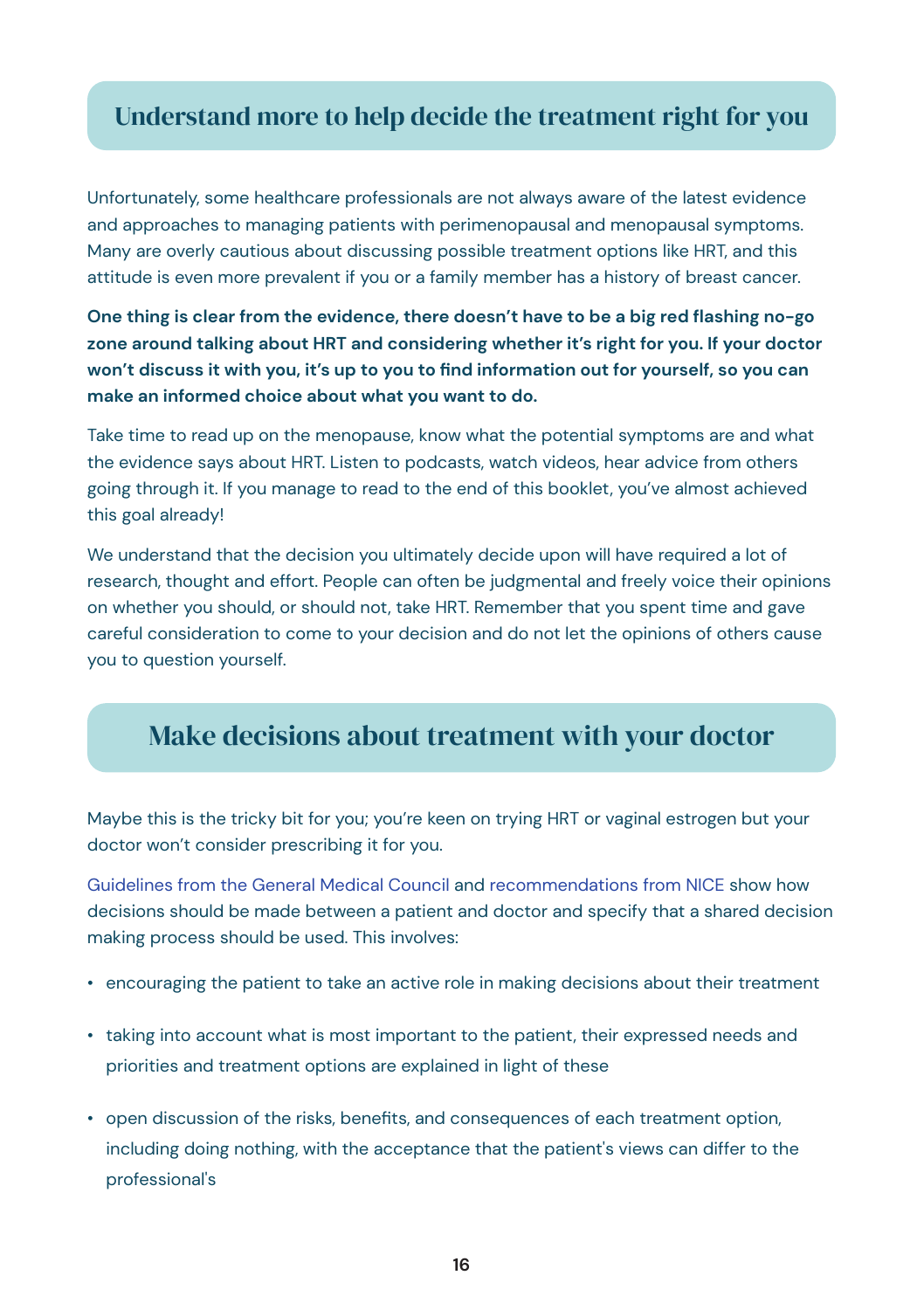- allow time to answer questions and time to make decisions, making it clear that the patient can change their mind down the line
- come to a joint decision that is satisfactory to the patient

All patients have the right to be adequately informed about, and involved in, decisions about their treatment. For menopausal people, this means the information healthcare professionals give about HRT should be based on the best available evidence when discussing the risks and benefits of HRT. This should include information about the various ways to take HRT and an explanation about how any risks are particularly relevant for you. They should explain what's likely to happen if you do nothing, as well as the risks of any possible treatment. They should support you to come to a decision about what treatment you would like and respect your right to make that choice. Time should be spent finding out what matters to you as no two individuals are the same and they should listen carefully to your views and concerns.

You may have experienced something very different to this approach, so here are some tips to help you have better discussions with your doctor:

**Do your own research and be prepared.** Read more about the menopause and HRT at [balance-menopause.com](https://www.balance-menopause.com/) and you may want to look at the [NICE guidelines on managing](https://www.nice.org.uk/guidance/ng23) [menopause \(NG23\)](https://www.nice.org.uk/guidance/ng23). For people with a history of breast caner, the guidelines recommend doctors provide information on all available treatment options and offer referral to a healthcare professional with expertise in menopause. It states that while HRT should not be routinely offered, it can be considered for severe menopausal symptoms if the associated risks have been discussed.

**Keep a record of your symptoms** to show a clear account of the range and severity and how they're affecting your daily life. You could use [the balance menopause support app](https://balance-app.com/) or complete [the Menopause Symptom Questionnaire](https://balance-menopause.com/uploads/2021/10/Menopause-Symptoms-Questionnaire-1.pdf) to do this. You can also use these tools to measure any improvement in your symptoms once you start a treatment. If you're considering systemic HRT or vaginal estrogen, learn about the options, find out any risks associated with it and think what type you would prefer.

**Plan the time you need** to discuss matters adequately; you might want to ask for a double appointment or spread discussions out over separate appointments. Write comments or questions down if you're worried about forgetting in the moment.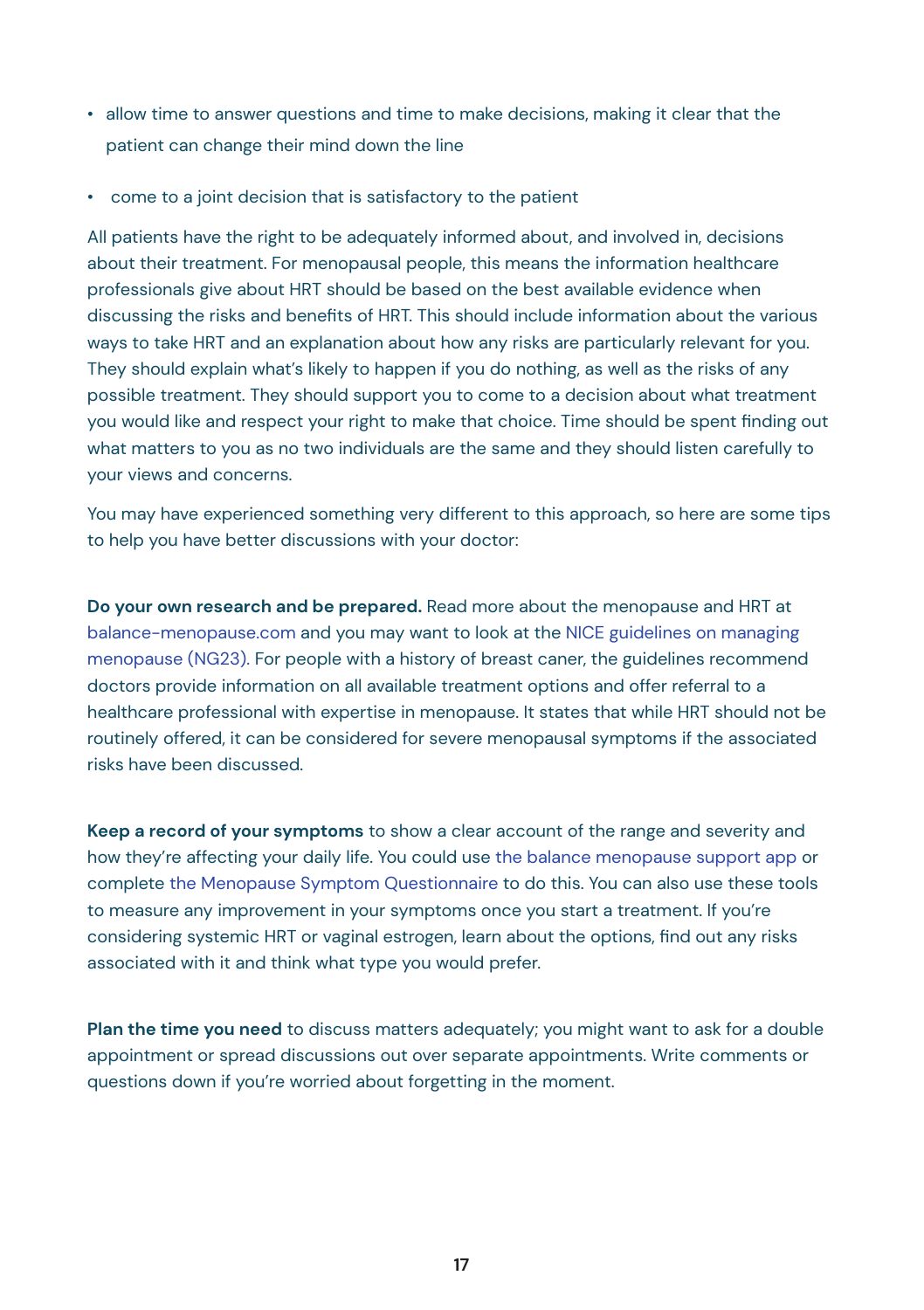**Inform your doctor** about what you are wanting discuss prior to the appointment, this will ensure you get the most out of your consultation. Breast cancer and HRT may not be an area where your doctor feels very experienced, forewarning them about what you want to discuss will give them the opportunity to do their own research. It will allow them time to discuss with local specialists, find out about the most appropriate specialist clinics, or direct you to someone in the practice who has an interest in the topic.

**Know your rights as a patient.** Doctors will be more likely to consider your views if you can show you are fully informed and understand what the risks are, and you can explain clearly why you still wish to have that treatment option because of the benefits to your life you believe it would bring. Regarding your decision as 'unwise' is not enough of a reason for the doctor to refuse to prescribe the treatment for you, if you demonstrate you're fully aware of all the implications of that choice and have weighed up your decision carefully.

**Be persistent but polite.** If you do not get the desired outcome at the first appointment, try again another time. You can ask to see another doctor within your practice. Ask which member of the team has an interest in menopause or 'women's health' and if there is no one with that interest, consider changing practices to one where there is. Ask if there is an NHS menopause specialist clinic in your area or, if you're able, consider having an appointment with a private menopause specialist.

In general, your best approach when talking to your doctor about your menopause is to clearly state your reasons for what you would like, explain what information has led you to this decision, and that you know what the associated risks might be but that it is still what you choose to do. This information may need repeating on several occasions, to several doctors or nurses, but persistence often pays off when you can give a clear and rational argument that shows careful consideration of the evidence of the risks and benefits to your health.

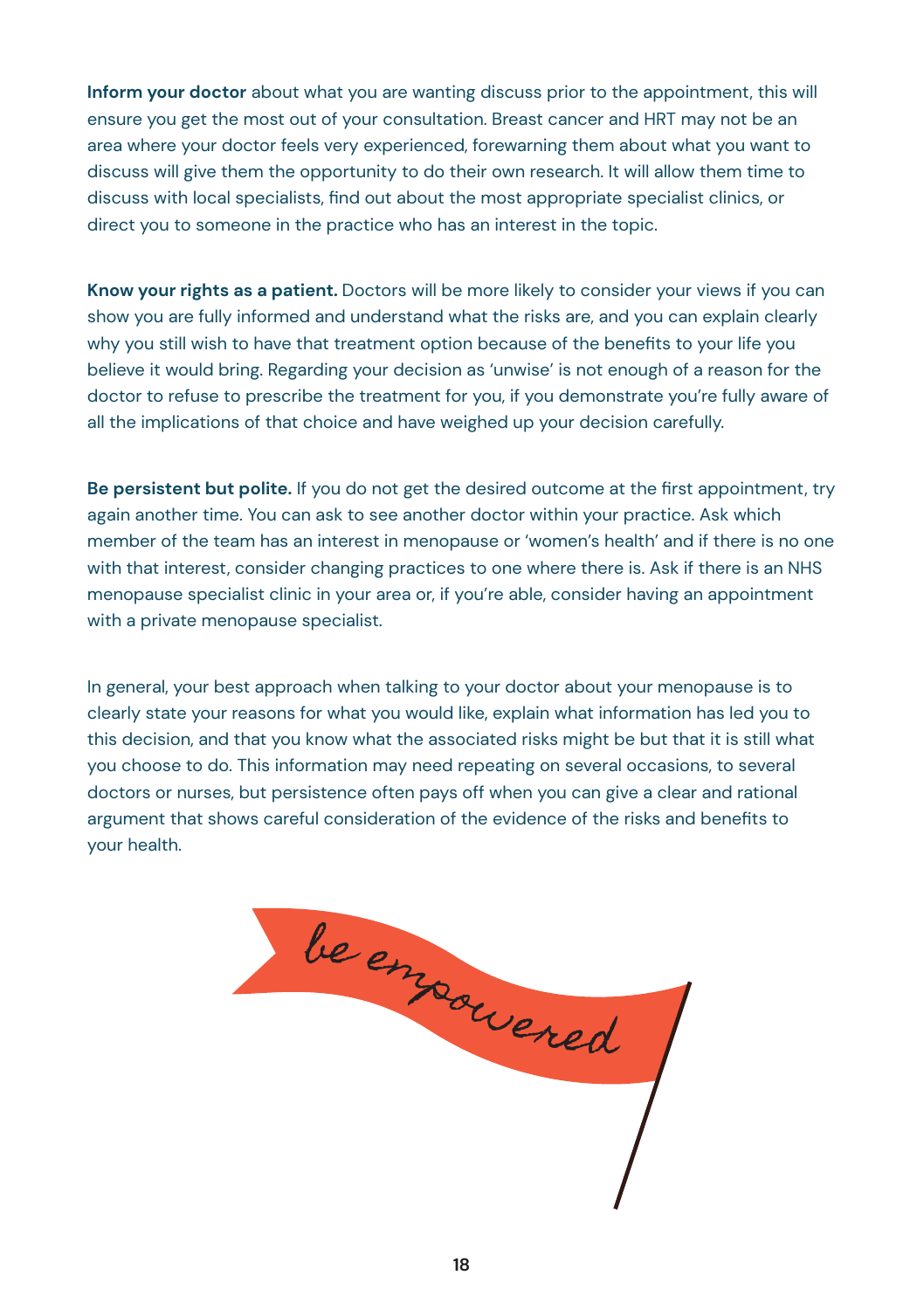# Find support

The experience of going through cancer treatments and then finding out you're in the menopause can feel very isolating and may make you want to withdraw from friends and family and try and deal with things on your own. Although this is a very normal reaction, after a while it can often lead to feeling like everything is getting on top of you and you might struggle to cope.

Find a family member or friend who is a good listener, doesn't judge you, makes you feel safe, and gives you the time and space to talk about how you're feeling. If you don't have someone like this, counselling can be really helpful. You can ask for this via your GP or find it yourself online.

As well as thinking about one-to-one counselling, being part of a network with people who have been through something similar can really help reduce isolation and fear and provide a space that is supportive. There are many charities for people going through breast cancer that have online chat forums and support groups.

#### **Further resources**

Take a look at the range of resources on [The Balance Website](https://www.balance-menopause.com/) if you search 'breast cancer'. You will find videos, podcasts and personal stories from people affected by the menopause and breast cancer.

#### **Recommended Books**

'Oestrogen Matters' by Avrum Bluming. Published by Piaktus, London.

'Menopause Manual' and 'Preparing for the Perimenopause and Menopause' by Dr Louise Newson.

'Me and My Menopausal Vagina: Living with Vaginal Atrophy' by Jane Lewis. Published by PAL books.

#### **[Professional Guidelines for managing GSM](P)**

[British Society of Sexual Medicine, Position Statement for Management of Genitourinary](P) [Syndrome of the Menopause \(GSM\). Section on breast cancer is p.8.](P)

[http://www.bssm.org.uk/wp-content/uploads/2021/03/GSM-BSSM.pdf](P)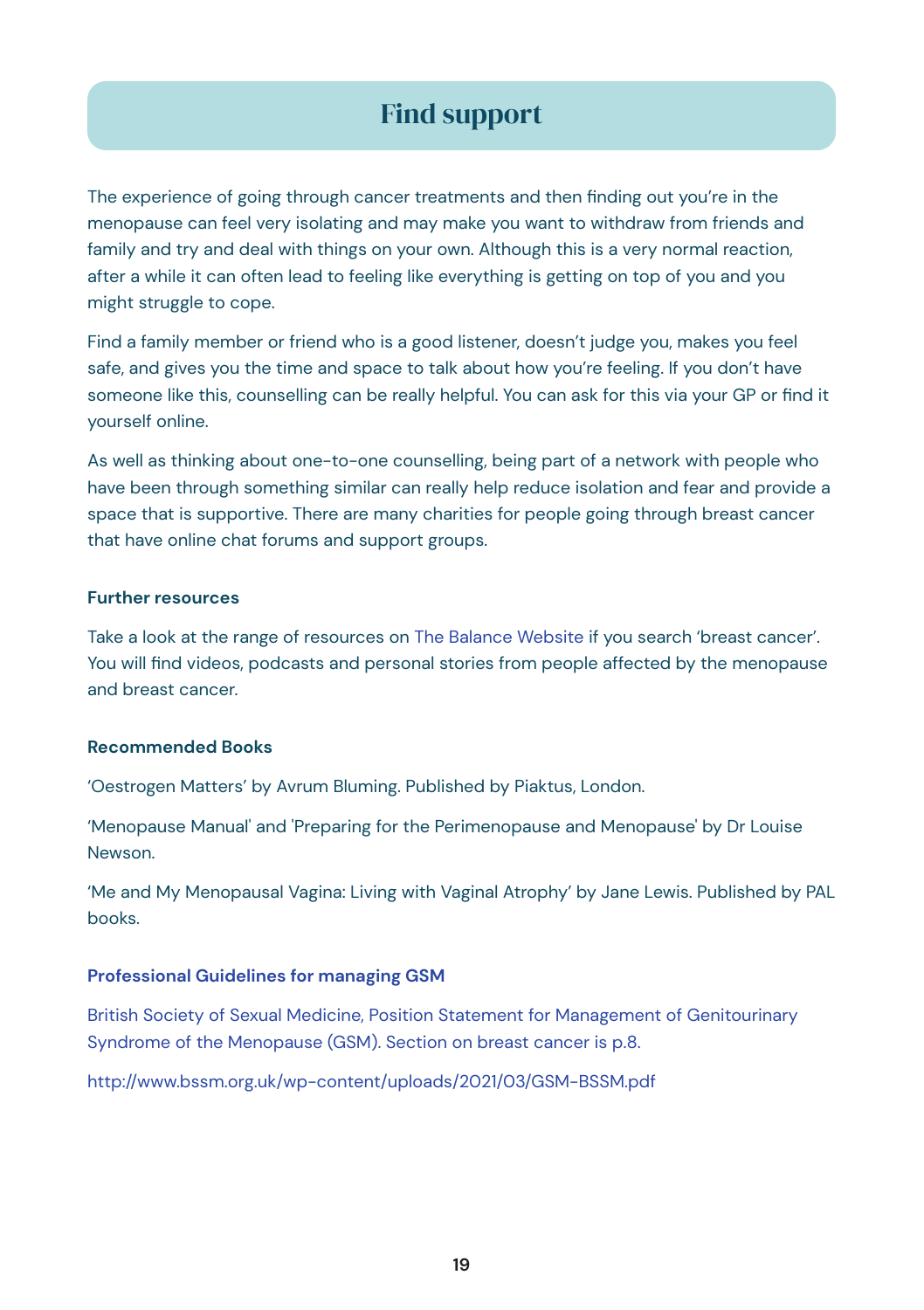Here is a final quote from Mel, a woman who considered estrogen as her No. 1 enemy for many years after her breast cancer treatment.

**I recently made the decision to start using vaginal estrogen. Enough was enough. My symptoms were so severe and worsening, and it was really impacting on my quality of life. For me, it has been a great decision and it has made a huge difference. However, I don't regret not making the decision earlier, as I believe you have to make each decision in life based on the information available and how you feel at the time – you can't look back with regret.**

**My point is, things can change, the balance can be tipped and that's ok. The most important thing is being comfortable that it is the right decision for you. I can truly understand why women who have had breast cancer may choose to either have or not have HRT, either vaginally or systemically. But they should have the opportunity to make an informed choice, and most importantly, be at peace with that choice.**

### **Remember…**

Learn about the menopause and HRT, especially the benefits it could bring to your symptoms and future health.

Learn about the risks of treatments so you can make an informed choice.

Don't be overly afraid and avoidant of estrogen without fully understanding the options available.

Make a decision that's right for you.

You can always start on a very low dose of estrogen for peace of mind and increase it gradually.

You can change your mind at any point in the future. Whatever you decide doesn't have to be forever.